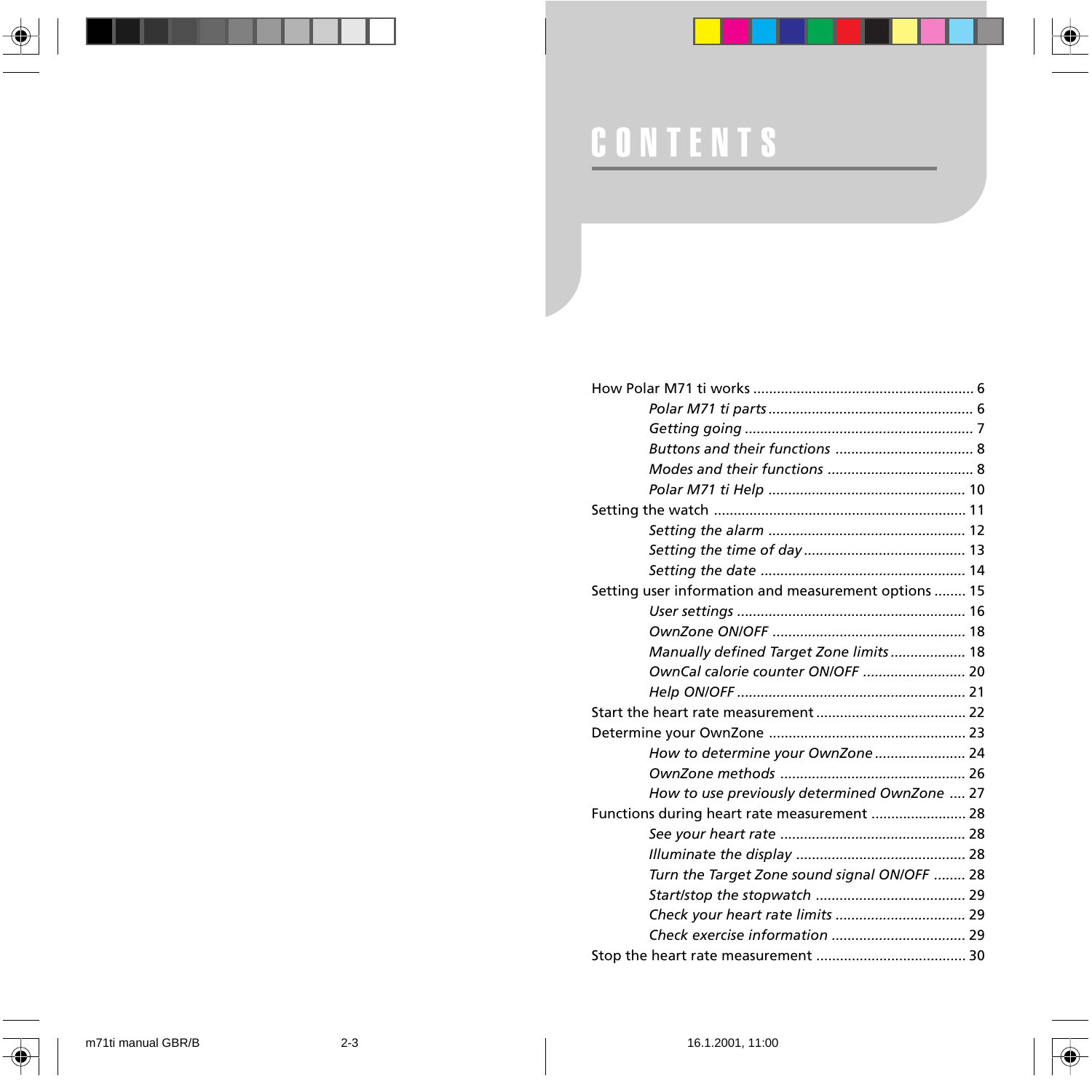| Exercising time in Target Zone  31          |
|---------------------------------------------|
| Calorie expenditure during the exercise  31 |
|                                             |
|                                             |
|                                             |
|                                             |
|                                             |
|                                             |
|                                             |
|                                             |
|                                             |
|                                             |
|                                             |
|                                             |
|                                             |
|                                             |

**Congratulations on purchasing the Polar M71 ti Heart Rate Monitor. We are proud to assist you in achieving your personal fitness goals.**

**This guide will provide you with the basic information on how to exercise with your Polar Heart Rate Monitor and how to get the maximum benefit from its functions.**

**Thank you for choosing Polar.**



## VISUAL CUES TO RE

*Indicates important issues. Please, pay attention!*

*Indicates a useful tip. It is good to know these things.*

*Indicates a tip to do things faster.*

*See also.*

## IMPORTANT TO REMEMBER!

- Adjust the strap length snug enough and wet the Polar transmitter electrodes to ensure flawless heart rate measurement.
- Do not bend or stretch the transmitter.
- Do not operate the buttons of the wrist receiver under water.
- Wash and dry your transmitter regularly after use; never store it wet.
- Keep the Polar Heart Rate Monitor out of extreme cold and heat.
- Do not expose the Polar Heart Rate Monitor to direct sunlight for extended periods.
- Do not store the transmitter in a metal box without an inner part which protects the transmitter contacting metal. Direct contact will discharge the transmitter battery.

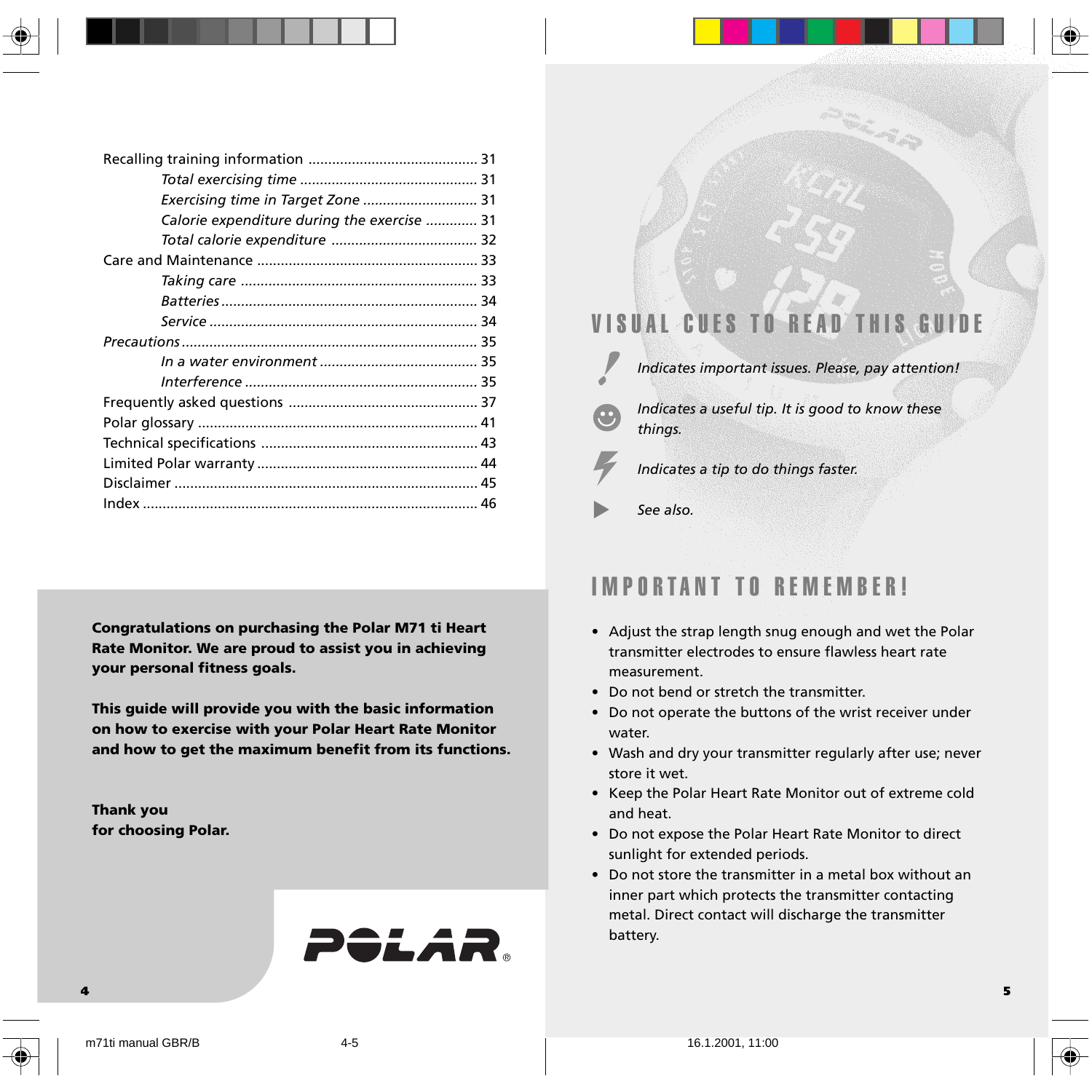## HOW POLAR M71 ti WORKS

## POLAR M71 ti PARTS

Your Polar M71 ti consists of three parts:

#### 1. Polar T61™ Transmitter



#### 2. Elastic strap



3. Polar M71 ti wrist receiver



## GETTING GOING

- 1. Attach the transmitter to the elastic strap.
- 2. Adjust the strap length to fit snugly and comfortably. Secure the strap around your chest, below the chest muscles. Lock the buckle.
- 3. Lift the transmitter off your chest and **wet the grooved electrode areas on the back of it**.
- 4. Check that the wet electrode areas are firmly against your skin and the Polar logo is in a central upright position.
- 5. Wear the wrist receiver as you would wear an ordinary watch. If you go biking, you may attach the wrist receiver to a Polar Bike Mount. Keep the wrist receiver within the transmission range (1 metre /3 feet).



*It is recommended that you wear the transmitter against your bare skin to ensure flawless operation. However, if you wish to wear the transmitter over a shirt, moisten the shirt well under the electrodes.*

**It is important that the electrodes are wet during exercise. After exercising, to preserve the electrodes and battery life:**

- **1. Wash the transmitter carefully with a mild soap water solution.**
- **2. Rinse it with pure water.**
- **3. Dry the transmitter carefully.**



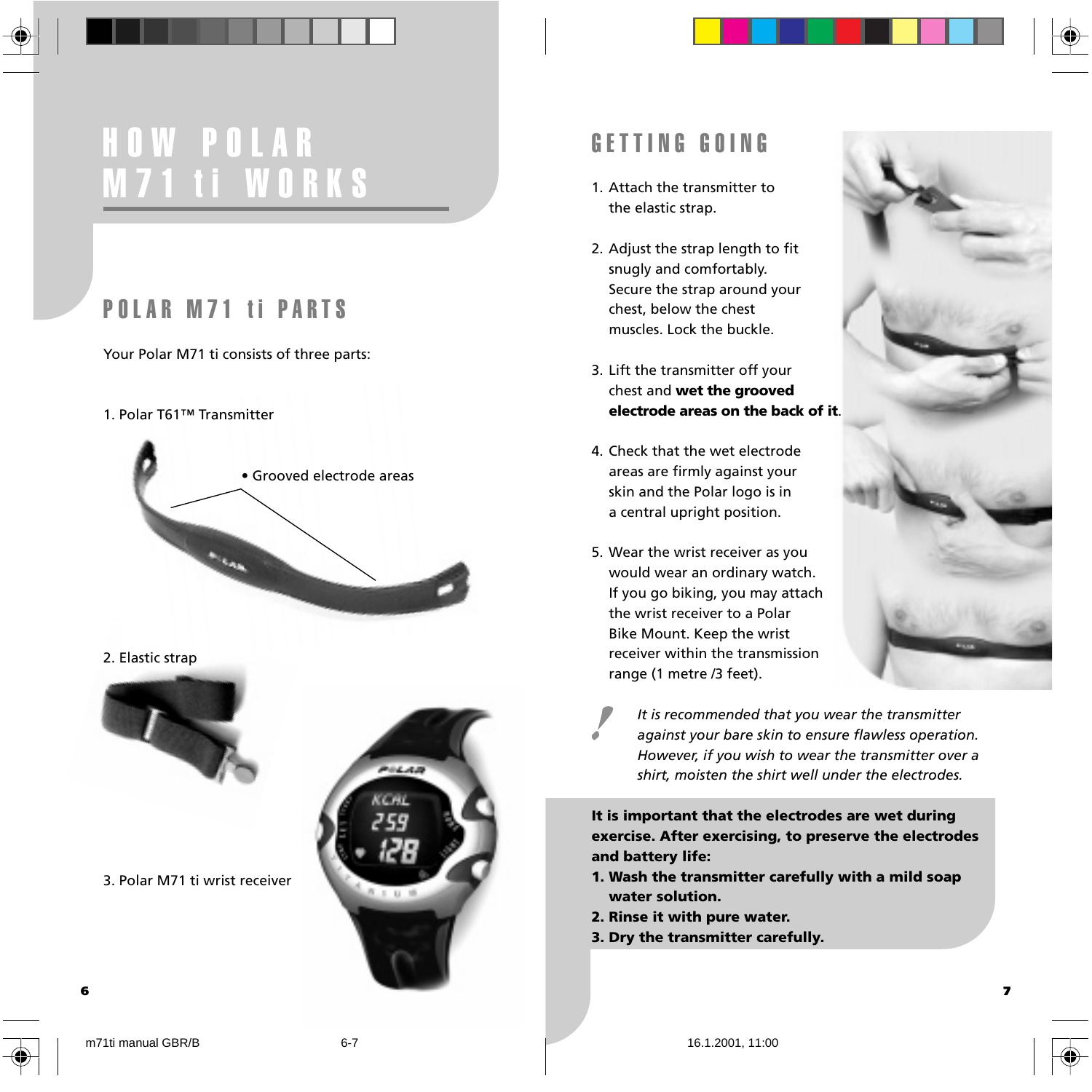

You can move forward to different modes and control their functions by using the three buttons of the Polar M71 ti. Their principle functions are:



#### SET/START/STOP

- Activate the displayed mode
- Lock your selection
- Start the stopwatch
- Stop the stopwatch

#### **MODE**

• Move onward to the following mode or function

### /LIGHT

- Adjust your settings
- Signal sound ON or OFF
- Backlight ON

## MODES AND THEIR FUNCTIONS



Polar M71 ti has four main modes:

### 1. TIME OF DAY

You can use the Polar M71 ti as an ordinary watch with alarm function. In the Time of day mode you can

- turn the alarm ON/OFF
- set the alarm time
- set the time of day
- set the date

#### 2. HEART RATE MEASURING

Use the Measure mode during your exercise for measuring heart rate. In this mode you can

- see your heart rate reading
- use the stopwatch
- determine your OwnZone
- see your exercising limits
- see the time of day
- see the time you have exercised within your Target Zone so far
- see the accumulated calorie count of your exercise session

#### 3. FILE

Polar M71 ti saves information on your latest exercise session. In the File mode you can see the following information:

- total exercising time (TOTAL)
- exercising time spent in your Target Zone (IN TZ)
- OwnCal calorie expenditure during the exercise session (KCAL)
- total cumulative calorie expenditure starting from the moment you have reset the counter (T.KCAL)

### 4. SET

In the Set mode you can define the following information:

- user specific information; age, weight and sex. You also see the limits of your previously determined OwnZone (O.Z.V / O.Z.A)
- Target Zone limits; select whether you want to use your personal OwnZone or determine the values for the Target Zone manually
- OwnCal energy expenditure; select if you want to use this function during exercising
- Help; the Polar M71 ti guides you with help texts if you turn this function on



PêLAR

**8 9**

PALAR AGE



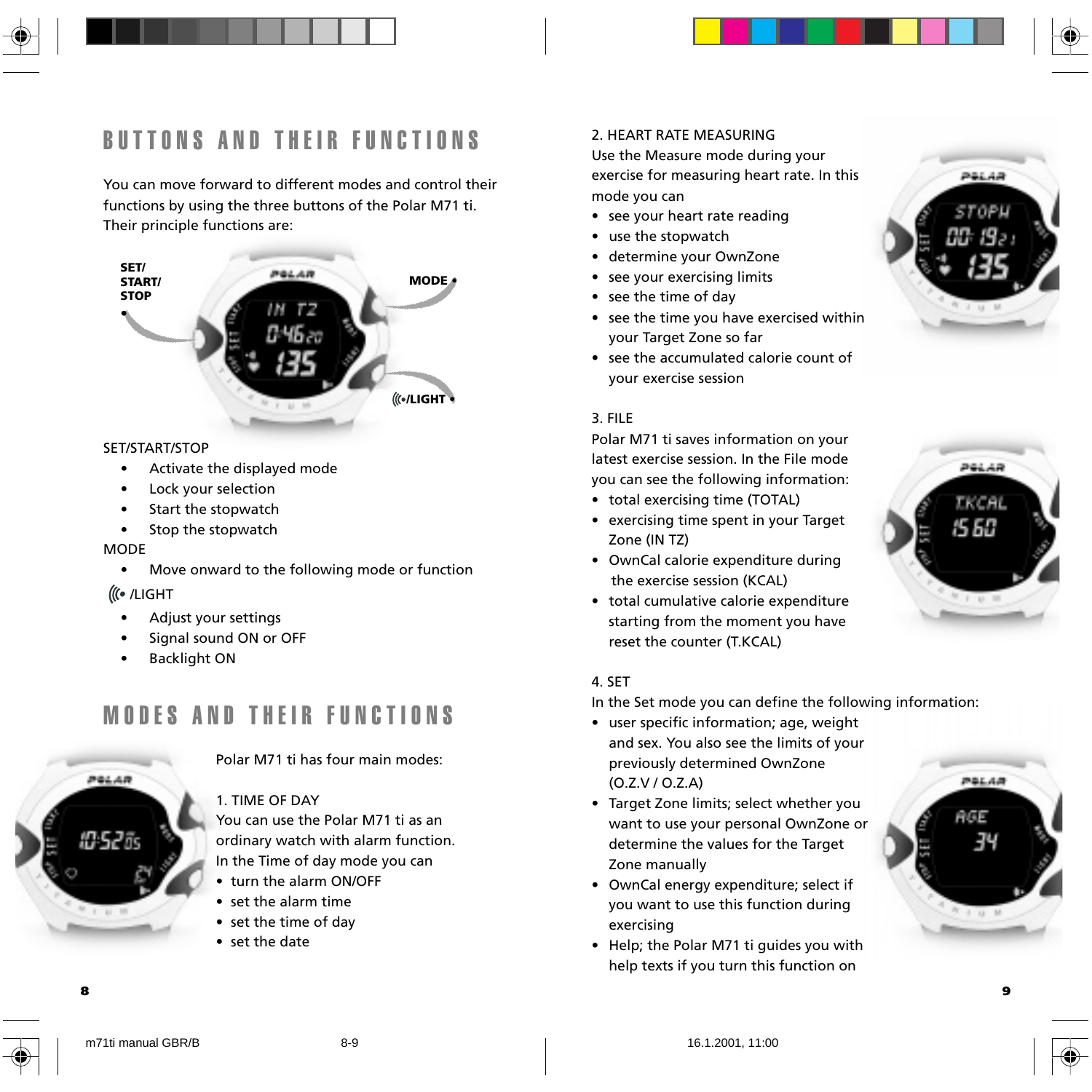



Polar M71 ti guides you with help texts if the Help option is activated. When you begin using the functions and leave the buttons untouched for 5 seconds, Polar M71 ti will assume you need some assistance. It will begin to give you hints on what to do next.

## SETTING THE WATCH



#### **Set the 12/24 h display**

- 1. To activate 12h mode with AM/PM indicator: In the Time of day mode, press and hold SET/START/STOP for two seconds.
- 2. To activate 24h mode: Press and hold SET/START/STOP again. Release after two seconds.

The chosen time mode is now used in all watch functions.

#### **Starting the settings**

œ

- 1. In the Time of day mode, press SET/START/STOP. *ALARM appears in the display. Alarm symbol • starts to flash.*
- 2. Go through setting of alarm, Time of day and date step by step following the instructions. If you chose 24h mode, ignore the steps to set AM or PM.

*If you want to skip some parts and go directly to set a particular watch function, press MODE - move onward.*

*To return to Time of day display at any stage of watch settings, press MODE until your display has returned to the Time of day mode.*

*You can move on even though some digit is blinking on the display. The latest displayed values will be saved.*

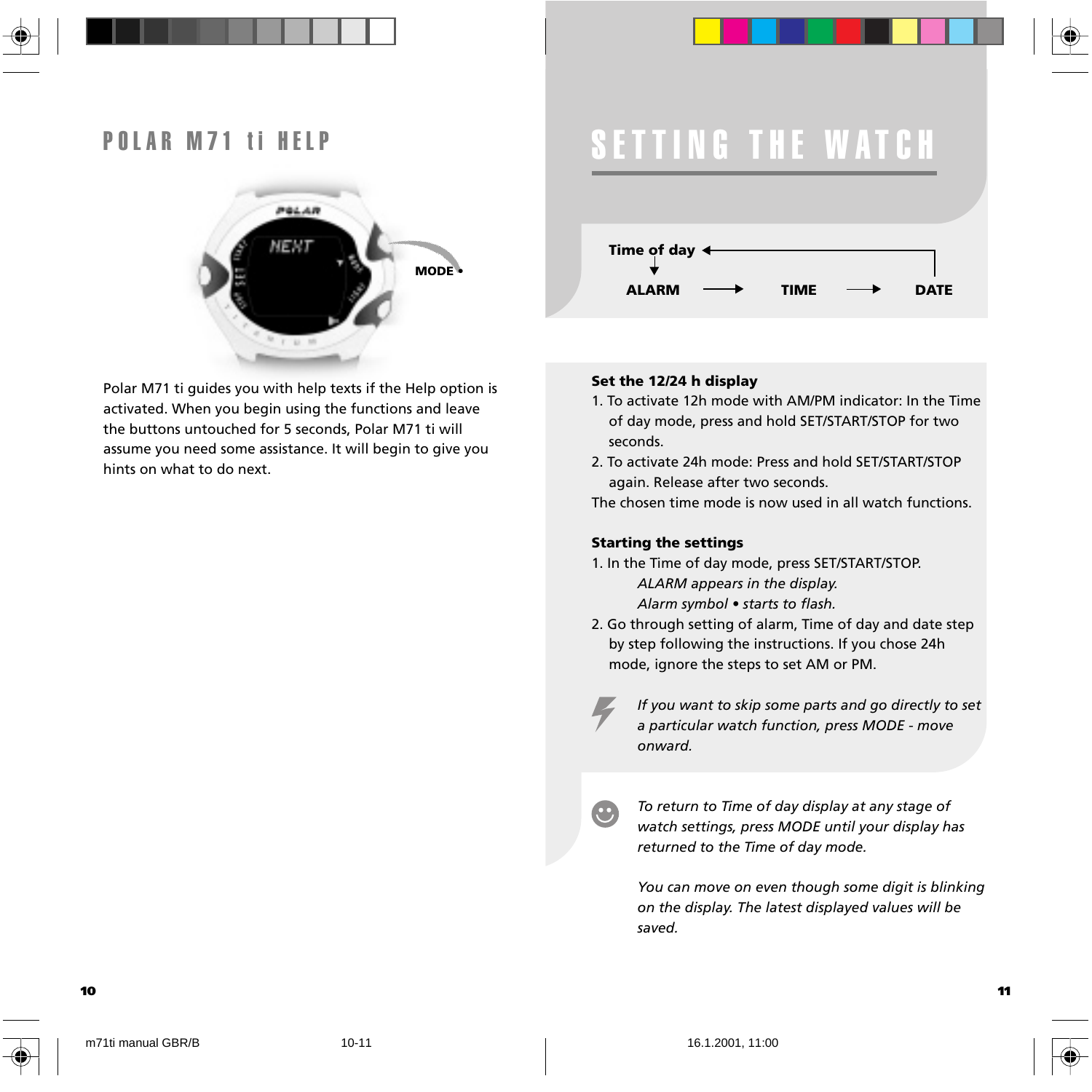

#### In the Time of day mode, press SET/START/STOP. *Alarm symbol • is flashing.*



- 1. Press ((...)LIGHT to select whether you want the alarm ON or OFF
	- *Alarm is ON*
	- *Alarm is OFF*
- 2. Press SET/START/STOP to lock your selection. *AM/PM starts to flash.* In 24h mode the hours flash step 5
- 3. Press ((./LIGHT to select AM or PM.
- 4. Press SET/START/STOP to lock your selection. *The hours start to flash.*
- 5. Press (((.)LIGHT repeatedly to adjust the desired hour.
- 6. Press SET/START/STOP to lock your selection. *The tens of minutes start flashing.*
- 7. Press ((...)LIGHT repeatedly to adjust the desired tens of minutes.
- 8. Press SET/START/STOP to lock your selection. *The minutes start flashing.*
- 9. Press (((.)LIGHT repeatedly to adjust the desired minutes. You have gone through the alarm setting function. *The minutes are flashing.*
- 10. Press MODE and move onward to set the time.
- - *When the alarm sounds, it will remain on for one minute unless you turn it off earlier by pressing any of the three buttons of the wrist receiver.*

## SETTING THE TIME OF DAY

- AM/PM (In 24h mode the hours) is flashing.
- 1. Press (((./LIGHT to select AM or PM.
- 2. Press SET/START/STOP to lock your selection. *The hours start to flash.*
- 3. Press (((.)LIGHT repeatedly to adjust the desired hour.
- 4. Press SET/START/STOP to lock your selection. *The tens of minutes start flashing.*
- 5. Press ((.../LIGHT repeatedly to adjust the desired tens of minutes.
- 6. Press SET/START/STOP to lock your selection. *The seconds go to zero. The minutes start flashing.*
- 7. Press ((...)LIGHT repeatedly to adjust the desired minutes.
- 8. Press SET/START/STOP to lock your selection. You have gone through the time setting function. *The seconds start running. AM/PM or the hours start flashing.*
- 9. Press MODE and move onward to set the date.

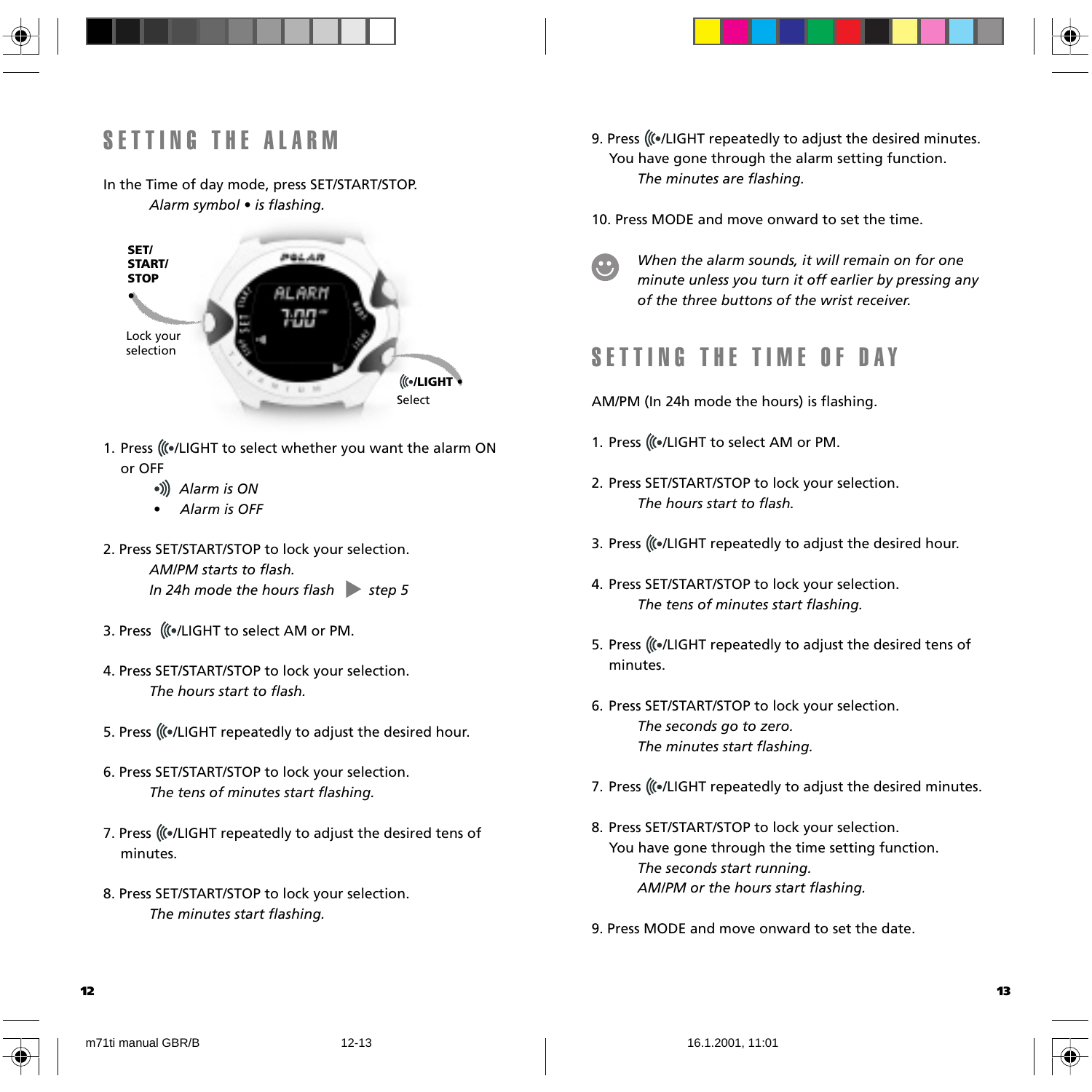## SETTING THE DATE

- The date follows the structure YearMonthDay. *The digit for the tens of years is flashing.*
- 1. Press ((...)LIGHT to adjust the desired value for the tens of years.
- 2. Press SET/START/STOP to lock your selection. *The digit for years starts to flash.*
- 3. Press (((.)LIGHT to adjust the desired value for the year.
- 4. Press SET/START/STOP to lock your selection. *The digit for month starts to flash.*
- 5. Press ((...)LIGHT to adjust the desired value for the month.
- 6. Press SET/START/STOP to lock your selection. *The digit for day starts to flash.*
- 7. Press (((.)LIGHT to adjust the desired value for the day. You have gone through the date setting function. *The digit for day is flashing.*
- 8. Press MODE and return to the Time of day mode.

## SETTING USER INFORMATION AND MEASUREMENT OPTIONS



In the Set mode you can define your personal user information and determine the options which are used during heart rate measurement.

*At any time of the settings you can return to the Set mode by pressing MODE until you see SET on the display.*

You can move on even though some digit is blinking on the display. The latest displayed values will be saved.

The settings of user information and measurement options are a prerequisite for the use of Polar M71 ti's unique OwnZone and OwnCal features.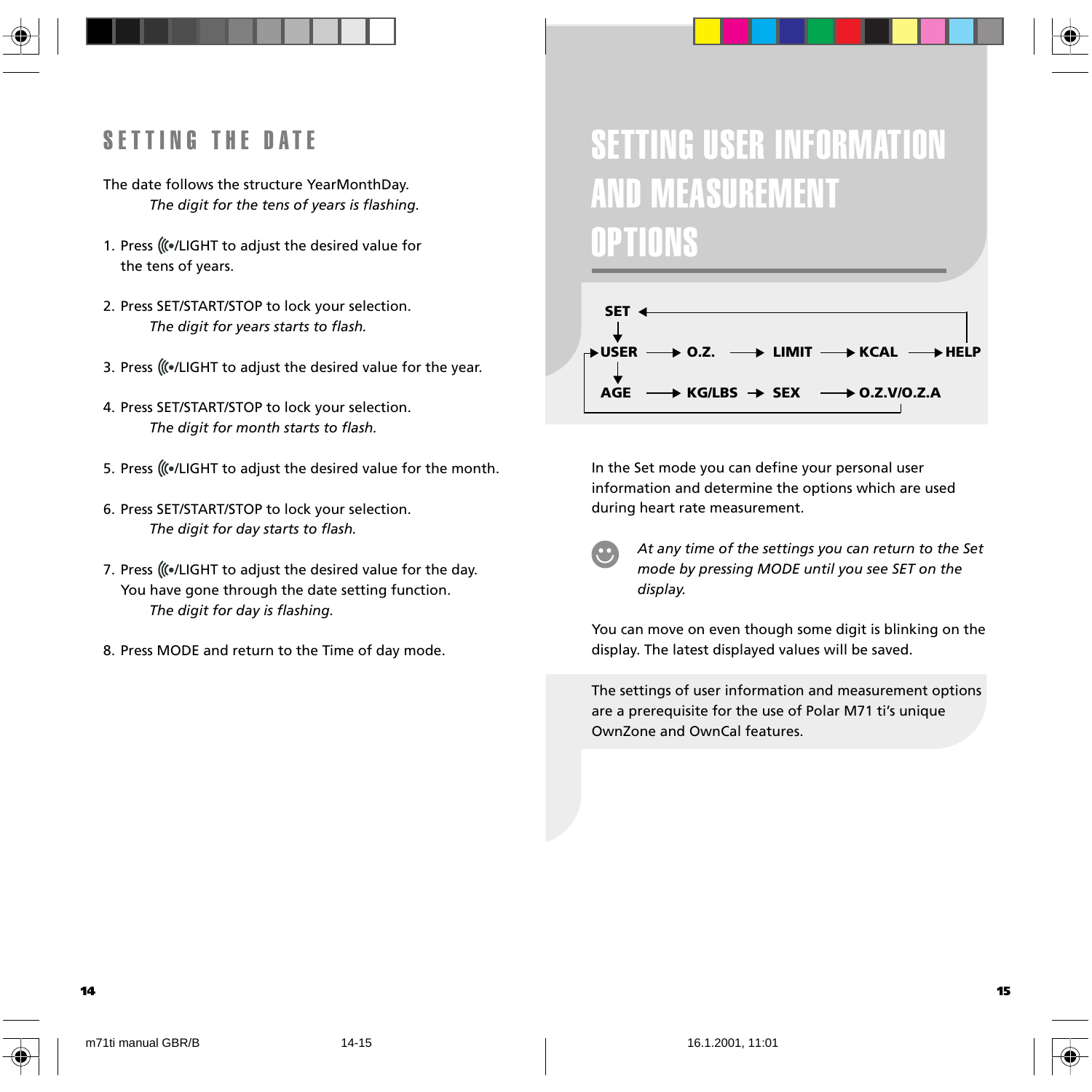## USER SETTINGS

Polar M71 ti needs information about you to calculate your OwnZone and OwnCal calorie expenditure.

Begin with the display showing the time of day.

- 1. Press MODE three times to enter the SET mode.
- 2. Press SET/START/STOP to enter the setting loop. *USER is displayed.*

#### **Setting age**

1. From the display showing USER, press SET/START/STOP to enter the user information loop and to change its settings.

*AGE appears, the digit for tens of years is flashing.*

- 2. Press ((...)LIGHT to adjust the value for tens of years.
- 3. Press SET/START/STOP to lock your selection. *The digit for years begins to flash.*
- 4. Press ((...)LIGHT to adjust the value for years. *You have now set your age.*

#### **Setting weight**

- 1. In the USER setting loop, press MODE to set your weight. *KG appears, the digit for hundreds of kilos is flashing.*
	- *Select the weight unit between KG and LBS by pressing and holding SET/START/STOP for two seconds.*
- 2. Press ((...)LIGHT repeatedly to adjust the value for hundreds of kg/lbs.
- 3. Press SET/START/STOP to lock your selection. *The digit for tens of kg/lbs is flashing.*
- 4. Press ((...)LIGHT to adjust the value for tens of kg/lbs.
- 5. Press SET/START/STOP to lock your selection. *The unit for kg/lbs is flashing.*
- 6. Press ((../LIGHT to adjust the unit value for kg/lbs. *You have now set your weight.*

#### **Setting sex**

1. In the USER setting loop, press MODE again to set your sex. *SEX appears, MALE is flashing.*

2. Press (((./LIGHT to select the right sex.

You have now set all necessary user information.

#### **See your latest OwnZone**

In the user information loop you can see the latest OwnZone which Polar M71 ti has determined for you. This is read-only information, you cannot change the values manually.

To see your latest OwnZone heart rate limits proceed as follows:

- 1. From the display showing USER, press SET/START/STOP to enter the user information loop.
- 2. Press MODE until O.Z.V or O.Z.A and the corresponding heart rate readings appear on the display.

*O.Z.V=Indicates OwnZone heart rate limits based on your heart rate variability. O.Z.A=Indicates OwnZone heart rate limits based on*

*your age.*

3. Press MODE to move onward.

Reset the latest OwnZone heart rate limits based on your heart rate variability as follows:

- 1. From the display showing USER, press SET/START/STOP to enter the AGE display.
- 2. Readjust your age by pressing ((./LIGHT.) Heart rate limits based on your age are displayed on the OwnZone heart rate limits display.



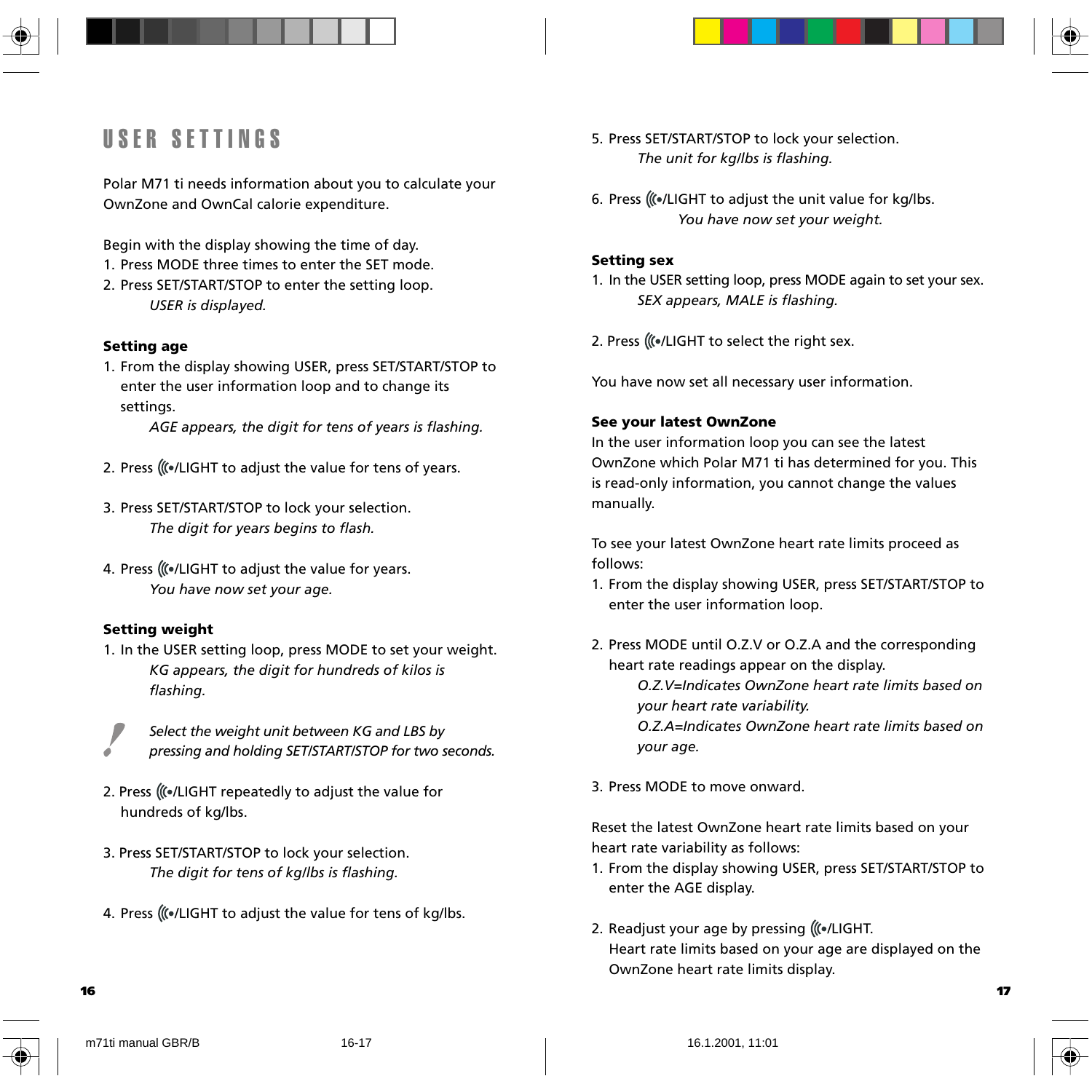## TURNING OWNZONE ON/OFF

Select whether you want to use the OwnZone option. Alternatively, you can set the Target Zone limits manually yourself.

- 1. Begin with the display showing SET. Press SET/START/ STOP to enter the setting loop. *USER is displayed.*
- 2. Press MODE to move onward in the setting loop. *O.Z. is displayed ON or OFF is flashing.*
- 3. Press SIGNAL/LIGHT to select ON or OFF.

*ON - You can determine your OwnZone each time you start exercising and use the OwnZone limits to guide your exertion level.*

*OFF - The OwnZone function is OFF and you can set the Target Zone limits manually.*

*Age must be entered before the OwnZone feature can be used. Polar M71 ti prompts USER? if your age is missing.*

## MANUALLY DEFINING YOUR TARGET ZONE LIMITS

If you choose not to use the OwnZone function, you may want to manually enter a Target Zone.

- 1. Begin with the display showing SET. Press SET/START/ STOP to enter the setting loop. *USER is displayed.*
- 2. Press MODE to move onward in the setting loop. *O.Z. is displayed. ON/OFF is flashing.*
- 3. Press (((./LIGHT to select OFF for OwnZone.

4. Press MODE to move onward to user-defined Target Zone limits.

*LIMIT is displayed.*

*The upper and lower limit values are flashing.*

5. Press SET/START/STOP to start setting the Target Zone limits.

> *The upper limit value flashes and is ready to be adjusted.*

- 6. Press (((./LIGHT to adjust the value.
	- *The digits run faster if you press and hold the /LIGHT button. Release the button at the desired value.*
- 7. Press SET/START/STOP to lock your selection. *The lower limit reading starts to flash.*
- 8. Press ((.../LIGHT to adjust the correct value.
- 9. You have now manually set your Target Zone limits. Press MODE to move onward. *Both limits are flashing.*

*The highest possible value for the upper limit is 240. When the lower limit reaches the upper limit value, the lower limit will be reset to 10, the lowest possible setting.*

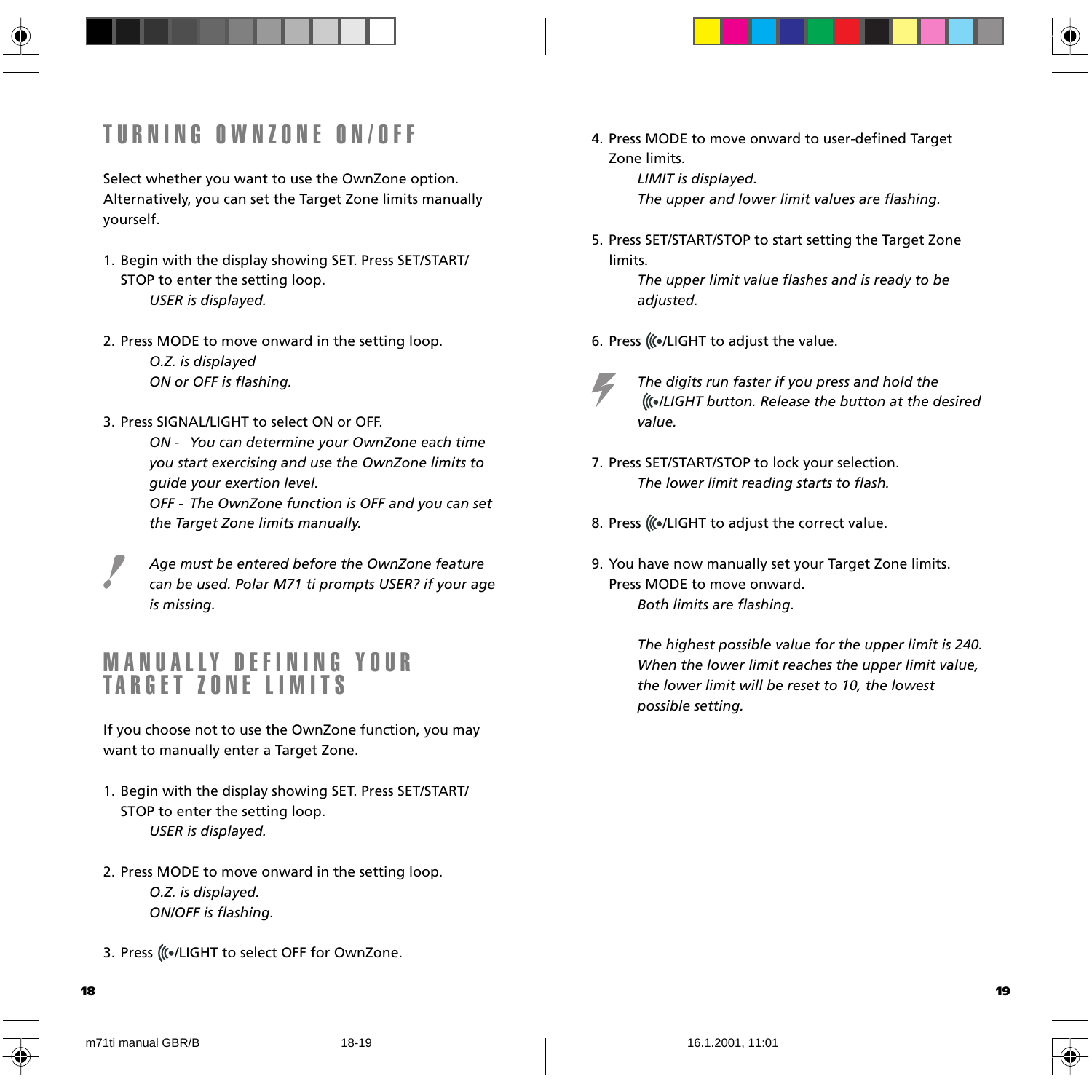### TURNING THE OWNCAL CALORIE COUNTER ON/OFF

- 1. Begin with the display showing SET. Press SET/START/ STOP to enter the setting loop. *USER is displayed.*
- 2. Press MODE to move onward in the setting loop until you come to the OwnCal calorie counter option. *KCAL is displayed, ON or OFF is flashing.*
- 3. Press ((...)LIGHT to select whether you want the calorie counter to be ON or OFF.
- 4. Press MODE to move onward.
- *Your weight and sex must be determined before the OwnCal feature can be used. Polar M71 ti prompts USER? if necessary user information is missing.*

Polar M71 ti calculates your energy expenditure based on gender, body weight and heart rate. If you exercise with your OwnZone, the calorie calculation starts when your heart rate is above the determined lower limit. This determined limit is lower OwnZone heart rate limit minus 5 heart beats. If you have chosen to exercise with your manually defined Target Zone limits, the OwnCal calorie counter starts from the heart rate value of 100 bpm.

The higher the heart rate, the faster the energy expenditure accumulation. Energy expenditure depends on body weight; the heavier the weight the higher the energy expenditure.

Polar M71 ti shows the energy expenditure of your latest exercise session as well as the cumulative total energy expenditure value in kilocalories (kcal). **Recalling training information**. 1 kilocalorie (kcal or Calorie) = 1000 calories (cal).

## ACTIVATING THE HELP ON/OFF

Polar M71 ti has English help texts. When you are familiar with the product and do not need the Help, you can disable it.

- 1. Begin with the display showing SET. Press SET/START/ STOP to enter the setting loop. *USER is displayed.*
- 2. Press MODE to move onward in the setting loop until you come to the Help function. *HELP is displayed, ON or OFF is flashing.*
- 3. Press ((.../LIGHT to set the help ON or OFF.



*To see the meaning of the help texts* **Polar glossary**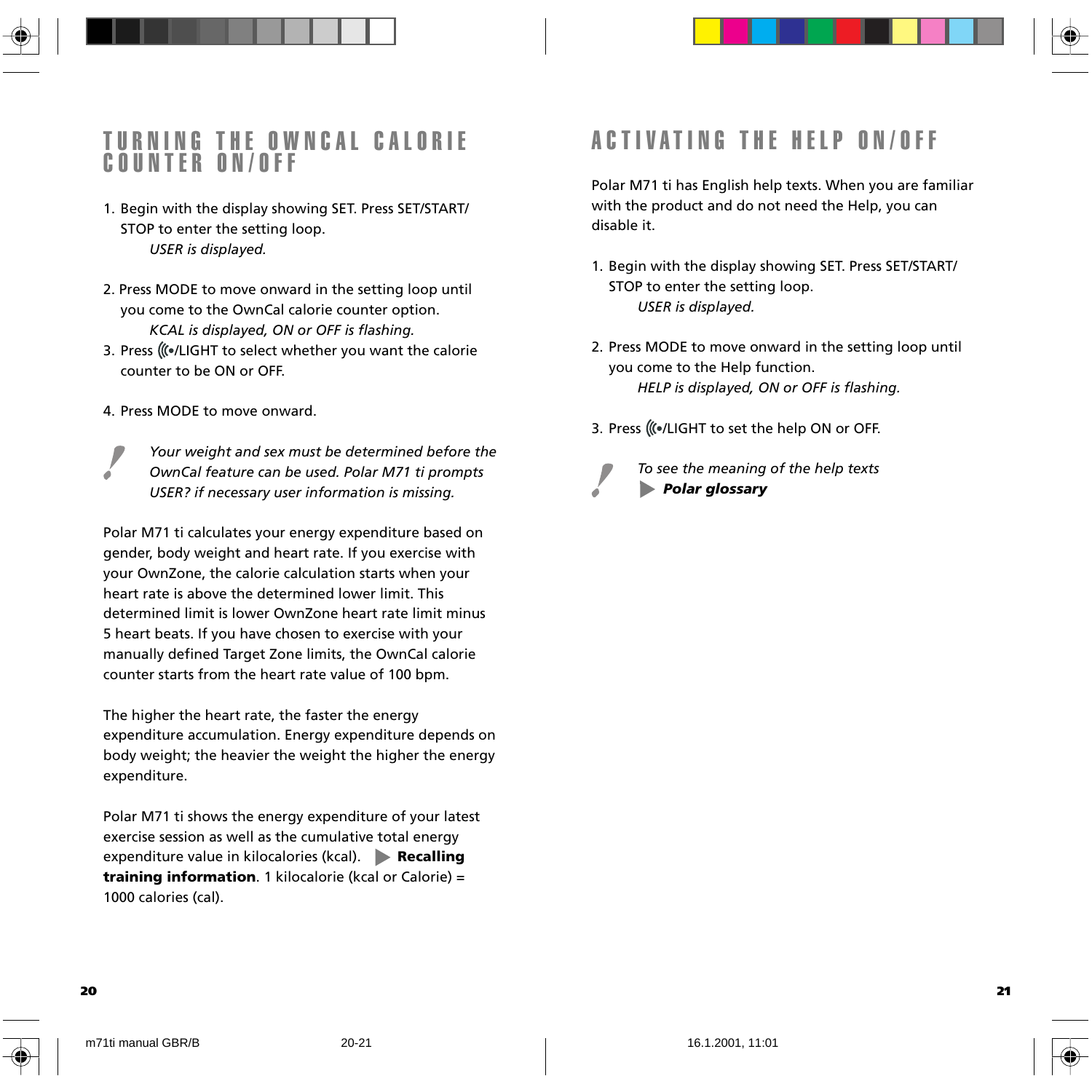

1. Wear the Polar transmitter and the wrist receiver as described in the chapter **Getting going**.

2. To make sure that the code search will be successful:

- Keep the wrist receiver within 1 metre / 3 feet of your transmitter
- Check that you are not near to other people with heart rate monitors, high voltage power lines, televisions, mobile phones, cars, exercise equipment etc.
- 3. Begin with display showing Time of day.
- 4. Press MODE to enter the MEASURE mode.
	- *A heart shaped frame appears. The wrist receiver starts searching for coded transmission for max. 15 seconds.*



If the code search was not successful, the frame around the heart symbol will disappear after 15 seconds. Go back to step 2 to repeat the code search.

If you still do not succeed in code searching, but your heart rate is displayed and the heart symbol without a frame is flashing, you can start exercising but your wrist receiver may become disturbed by other heart rate monitors.

- 5. Start the stopwatch by pressing SET/START/STOP. *Stopwatch starts running and you hear a long beep. Automatic recording begins. Determining your OwnZone begins if you have set the option ON.*
- 6. You can now start your warmup with your Polar M71 ti.

## DETERMINE YOUR OWNZONE

Polar M71 ti is able to determine the individual training heart rate zone for you. This exercise zone is called your OwnZone (O.Z.).

For most adults, OwnZone corresponds to 65-85 % of the maximum heart rate. OwnZone is suitable for cardiovascular training either for health-related or fitness improvement purposes.

OwnZone works well for those whose goal is weight control via physical activity and exercise, because the OwnZone intensity corresponds to intensity from "light to moderate" to "moderate". Exercise of this intensity level can be conducted even for extended periods safely and often and yields the best results for weight loss.

The OwnZone can be found during a warmup period of an exercise session lasting 2-10 minutes.

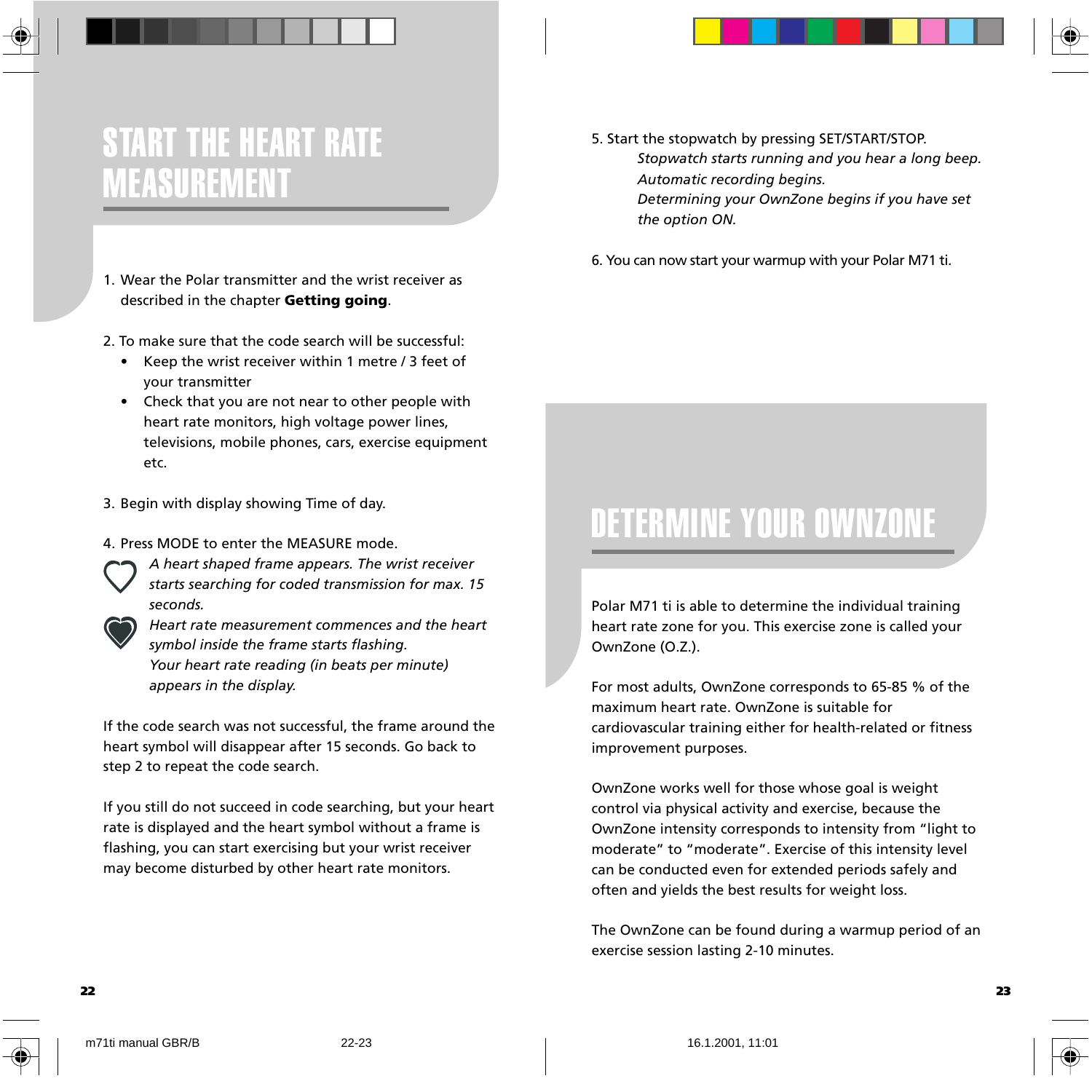## HOW TO DETERMINE YOUR OWNZONE

OwnZone is easiest determined by walking and jogging as instructed below. However, you are able to find your OwnZone with other exercise modes as well, e.g. exercising with a stationary bike. The principle is that you start exercising very slowly with light intensity and gradually increase your heart rate.

- 1. Check that you have set your personal user information correctly.
- 2. Because the heart rate variability measurement needs every heart beat to be picked up properly, make sure that the transmitter belt is tight enough and the electrodes well moistened.
- 3. Check that you have the OwnZone function ON.
- 4. Start the heart rate measurement as described earlier.
- 5. Start the stopwatch.  *appears in the display. Stopwatch starts running.*
- 6. There are five stages in finding your OwnZone. After each stage you hear a long beep which tells you that you should increase your speed slightly. The display shows which stage you are in:

| 1. Walking at very slow pace for 2 min.  | $\mathbb{P}$ and the set of the set |
|------------------------------------------|-------------------------------------|
| 2. Walking at brisk pace for 2 min.      |                                     |
| 3. Walking at very brisk pace for 2 min. | <b>APP</b>                          |
| 4. Jogging at slow pace for 2 min.       | $* * * * $                          |
| 5. Running for 2 min.                    | h h h h h h                         |
|                                          |                                     |

7. At some point during the stages 2 - 5 you hear two beeps. This indicates that Polar M71 ti has determined your exercising limits and you can continue your exercising.

*The determined heart rate limits are displayed for a few seconds.*



*You can recall the limits onto the display by bringing the watch close to the transmitter.*

*If needed you can reset the stopwatch to zero and restart OwnZone determination:*

1. Stop the OwnZone determination by pressing SET/START/ STOP.

> *Heart rate limits for your previously determined OwnZone appear on the display.*

- 2. Stop the stopwatch by pressing SET/START/STOP.
- 3. To reset the stopwatch press and hold SET/START/STOP for 2 seconds.
- 4. To restart the stopwatch press SET/START/STOP.

*You can turn the OwnZone timing signals off by pressing and holding /LIGHT for two seconds before starting the OwnZone determination. However you will hear two long beep signals at the time Polar M71 ti has determined your OwnZone heart rate limits.*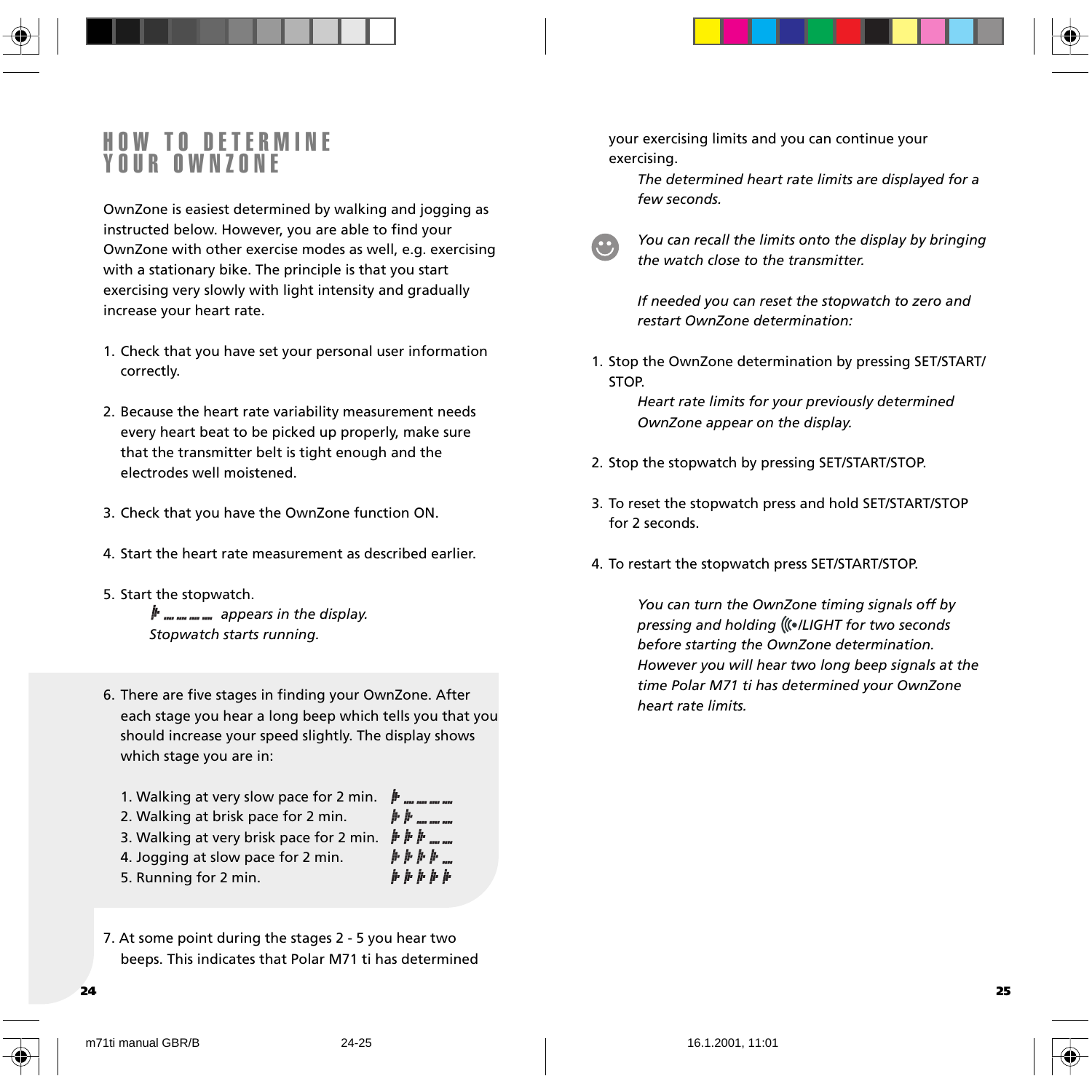## OWNZONE METHODS

Polar M71 ti uses multiple methods for determining your safe OwnZone. The primary method is to measure and analyse the heart rate variability and thereby determine the most individual and current parameters.

If your heart rate exceeds the safety limit during the determination, Polar M71 ti picks up your latest OwnZone definition based on heart rate variability. Alternatively, if there is no previous determination in memory, Polar M71 ti will automatically calculate Target Zone limits which are based on your age predicted maximum heart rate. These methods ensure the safest possible exercising zone determination for you.

The method used in defining the exercising Target Zone is indicated after the two beeps as follows:

> *1. O.Z.V (OwnZone Variability) and the currently determined OwnZone limits appear on the illuminated display.*

*2. O.Z.L (OwnZone Latest) and your previously determined OwnZone limits appear on the illuminated display.*

*3. O.Z.A (OwnZone Age) and your age-predicted heart rate limits appear on the illuminated display.*

## HOW TO USE PREVIOUSLY DETERMINED OWNZONE

Every time you start the stopwatch and have the OwnZone option on, Polar M71 ti starts finding your OwnZone. You can determine your OwnZone for every exercise session separately. At least it should always be performed when changing exercise environment, exercise mode or if you have abnormal feelings about your physiological state when starting the exercise.

However, you can choose to exercise with the latest OwnZone limits in case you are not willing to start the process of redefining your OwnZone.

1. Start the heart rate measurement and stopwatch as usual.

 *appears on the display.*

2. Press SET/START/STOP. Polar M71 ti starts using your latest determined OwnZone.

> *O.Z.L and the values for your previously determined OwnZone appear momentarily on the illuminated display.*

In case there is no previously determined OwnZone in memory, Polar M71 ti starts using your age predicted exercising limits.

> *O.Z.A and your age-predicted heart rate limits appear on the illuminated display.*

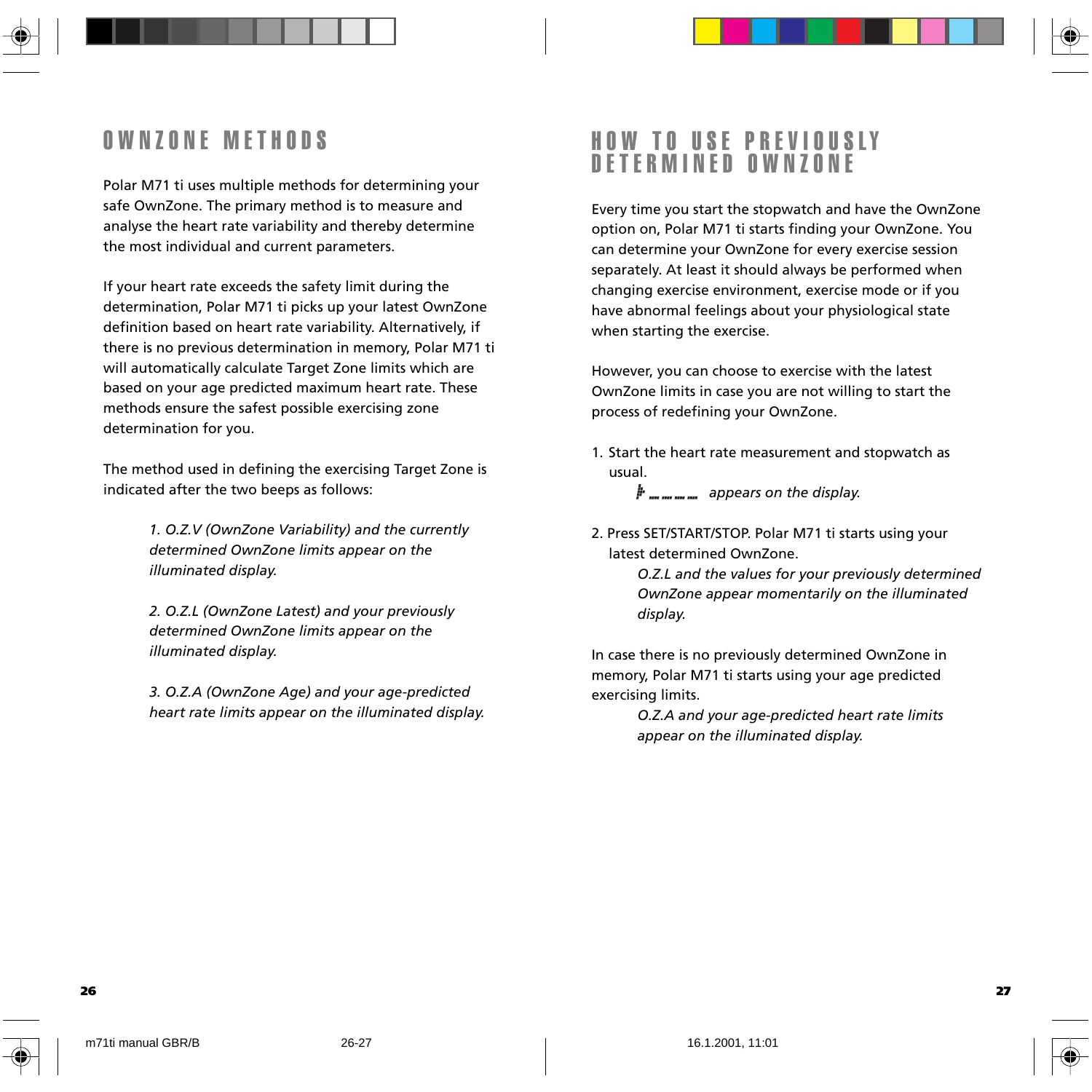## FUNCTIONS DURING HEART RATE MEASUREMENT



## SEE YOUR HEART RATE

You can see your heart rate in beats per minute. A flashing heart symbol indicates an ongoing heart rate measurement. The inner heart symbol flashes at the pace of your heart. The outline indicates that the heart rate reception is coded.

## ILLUMINATE THE DISPLAY

Press (((./LIGHT. *Backlight is activated for a few seconds.*

## TURN THE TARGET ZONE SOUND SIGNAL ON/OFF

When the Target Zone sound symbol appears in the display, you will hear an alarm sound with each heart beat if you go above the Upper Limit or below the Lower Limit of your Target Zone. Press and hold (((.)LIGHT for 2 seconds to turn the Target Zone sound signal on and off.

 *Target Zone sound signal is ON.*

*A flashing heart rate reading also informs you of being outside your Target Zone.*

## START/STOP THE STOPWATCH

Press SET/START/STOP to start/stop the stopwatch.

**The elapsed exercise time, time within the Target Zone, calorie expenditure during the exercise and the increment for the cumulative calorie expenditure will be stored only when the stopwatch is running.**

You can pause the stopwatch by pressing SET/START/STOP. Repressing it will restart the stopwatch and the above calculations.

To reset the stopwatch to zero:

- 1. Stop the stopwatch.
- 2. Press and hold SET/START/STOP for two seconds.

## CHECK YOUR HEART RATE LIMITS

While exercising you don't have to press any button to check the heart rate limits you are using. Just bring the wrist receiver up to your chest near the transmitter's Polar logo.

> *The current exercising zone values and backlight will be on for a few seconds.*

## CHECK EXERCISE INFORMATION

The following information is available by pressing MODE when STOPW is displayed:

1. Press MODE once for Time of day. *TIME and the Time of day appear on the display.*

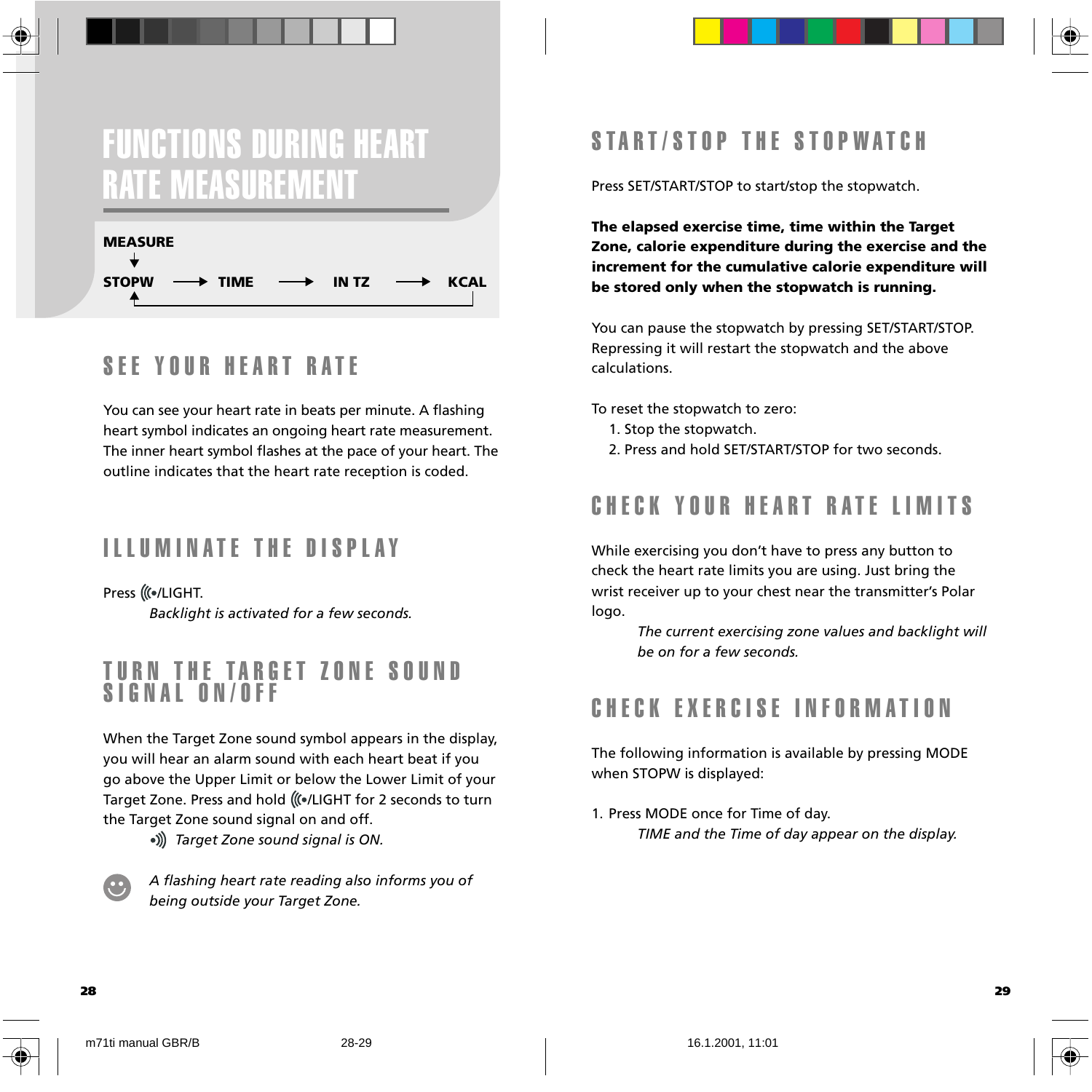- - 2. Press MODE twice for time spent in Target Zone during exercise to that point.

*IN TZ and the time spent in the Target Zone during the exercise session are displayed.*

3. Press MODE three times for calorie expenditure during exercise to that point.

> *KCAL and the calorie expenditure during the exercise up to that moment are displayed.*

*The calorie counting feature must be set ON to be able to see the KCAL display.*

4. Press MODE to return to the stopwatch display.

## STOP THE HEART RATE MEASUREMENT

1. Press SET/START/STOP to stop the stopwatch.

*The stopwatch stops. You hear two long beeps. Heart rate measurement without exercising limits or calorie calculation continues.*

### 2. Press MODE and leave the Measure mode.

*Heart rate measurement stops. You enter the File mode and are able to recall your exercise information.*

*The M71 ti receiver turns itself into time of day mode within 5 minutes in case you forget to quit the Measure mode after having stopped the stopwatch and taken the transmitter off your chest.*

## RECALLING TRAINING INFORMATION



Your latest training information is in the memory of the Polar M71 ti until the next time you start the stopwatch. Then your previous training information will be replaced by the new one. Polar M71 ti saves only one compiled training file at a time.

- 1. In the File mode, press SET/START/STOP to enter the training information recalling loop.
- 2. Move onward with MODE until you come back to FILE.

## 1. TOTAL EXERCISING TIME (TOTAL)

The total exercising time is the time which you have exercised with the stopwatch running.

## 2. EXERCISING TIME IN THE TARGET ZONE (IN TZ)

You will have the exercising time which you have spent within your OwnZone/ your self-defined Target Zone.

## LORIE EXPENDITURE DURING THE EXERCISE (KCAL)

You will see how many kilocalories you have expended during the exercise.

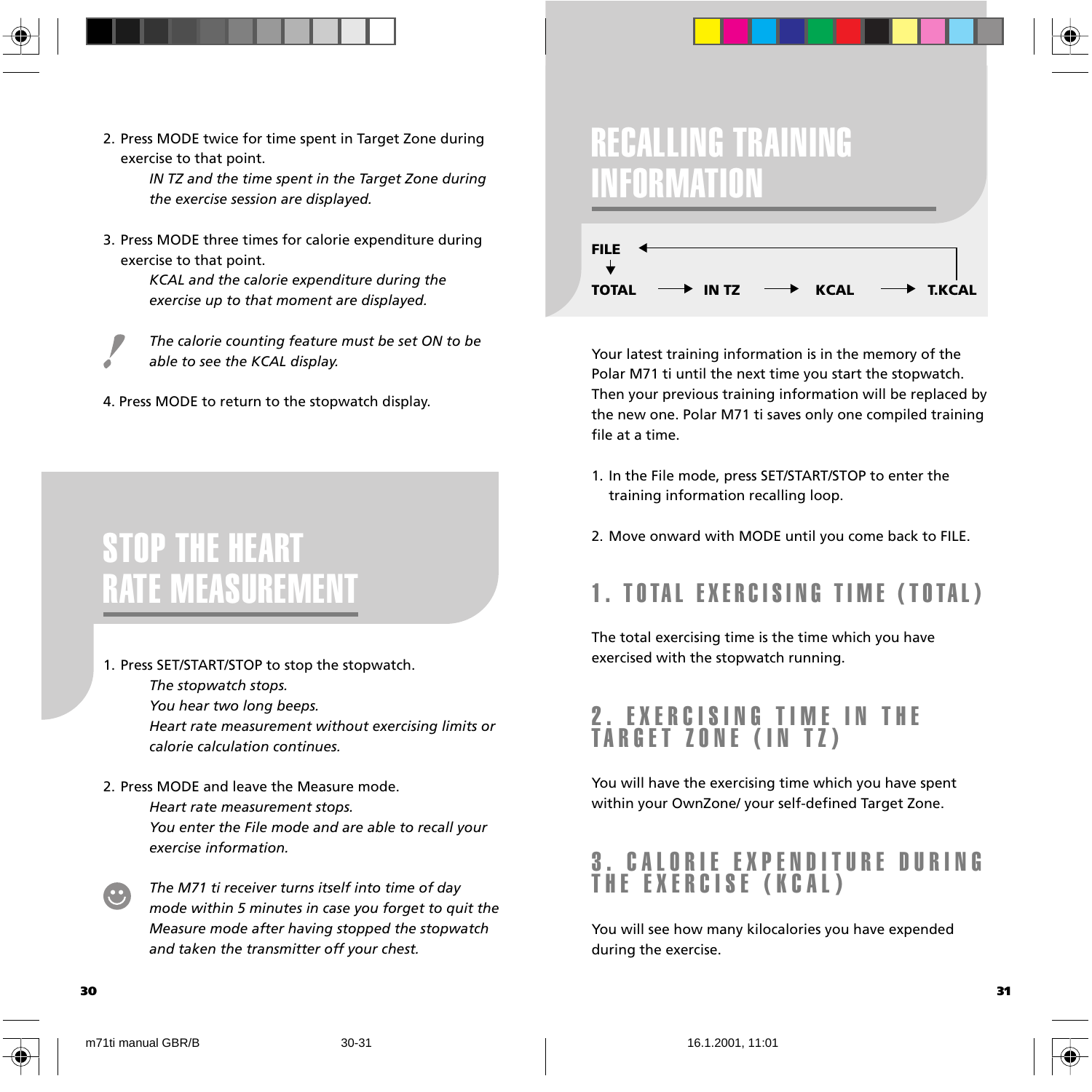

The total calorie expenditure is the only function in the Polar M71 ti which memorises information for more than one exercise session. You will have a count for the cumulative calorie expenditure during several exercise sessions. This function allows you to follow the calorie expenditure as a gauge of effective exercise e.g. during one week.

To reset the total calorie expenditure count to zero:

- 1. Start with the display showing T.KCAL.
- 2. Press and hold SET/START/STOP for a couple of seconds.

## CARE AND MAINTENANCE

Your Polar Heart Rate Monitor is a high-tech instrument of superior design and workmanship and should be treated with care. The suggestions below will help you fulfill the warranty obligations and enjoy this product for many years to come.

### TAKING CARE OF YOUR POLAR HEART RATE MONITOR

- Wash the transmitter regularly after use with a mild soap and water solution. Dry it carefully after washing.
- Never store the Polar transmitter wet. Sweat and moisture can keep its electrodes wet and the transmitter activated, which shortens the battery life.
- Store your Polar Heart Rate Monitor in a cool and dry place. Do not store it in any kind of non-breathing material, such as a plastic bag or a sports bag **if it is wet**.
- Do not bend or stretch the transmitter. This may damage the electrodes.
- Don't dry the transmitter in any other way than with a towel. Hard-handed handling may damage the electrodes.
- Keep your Polar Heart Rate Monitor out of extreme cold (below -10 ºC/14 ºF and heat (above 50 ºC/122 ºF).
- Do not expose the Polar Heart Rate Monitor to direct sunlight for extended periods, such as by leaving it in a car.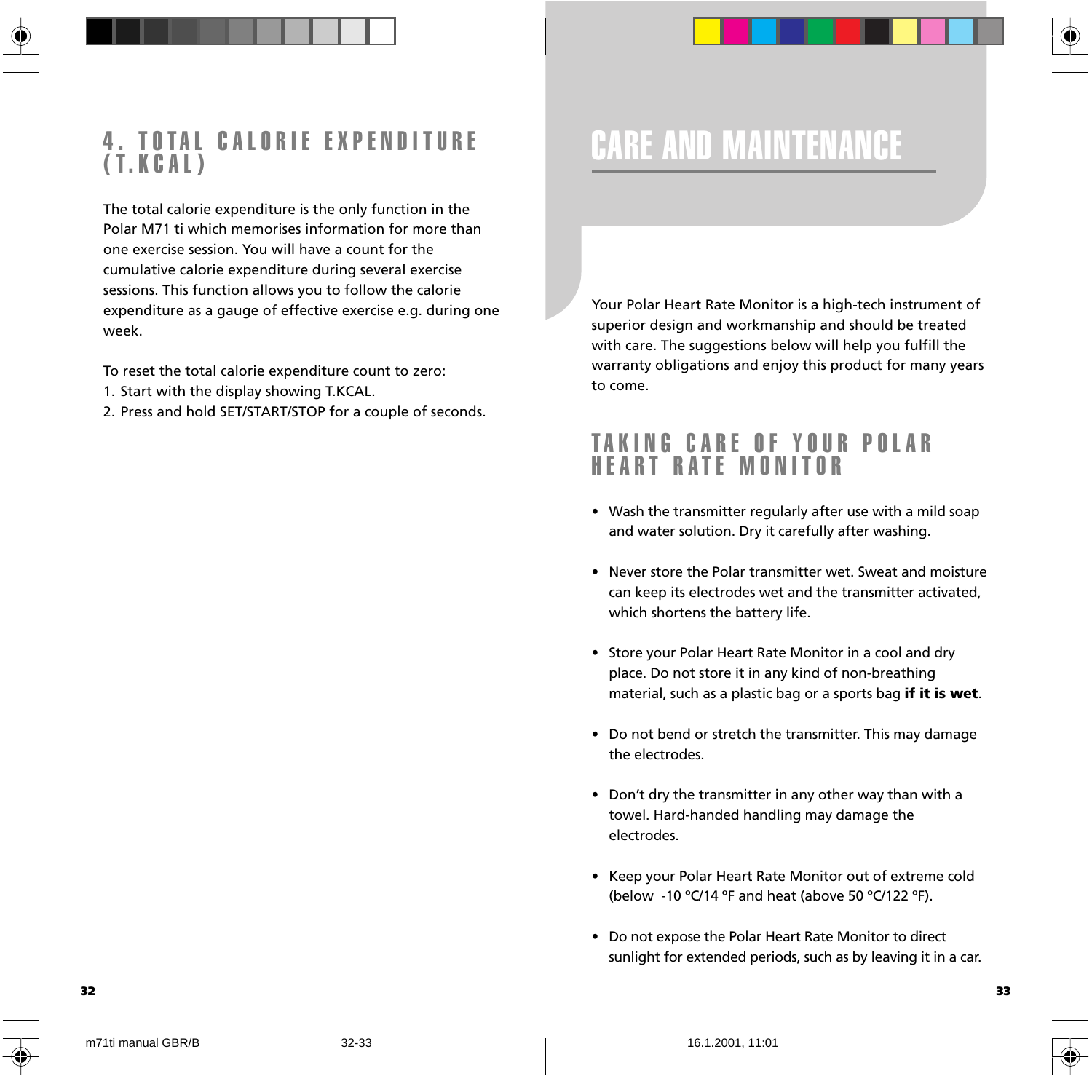## BATTERIES

#### POLAR TRANSMITTER

The estimated average battery life of the Polar transmitter is 2500 hours of use. Contact your distributor/ dealer for a transmitter replacement. **Customer Care Charter** for detailed instructions.



*Polar recycles used transmitters.*

#### POLAR M71 ti RECEIVER

The estimated average battery life of the Polar M71 ti receiver is 1 year in normal use (2h/day, 7 days a week). However, because the battery is inserted at the factory, the actual life of your first battery once in your possession may be less than the estimated battery life. Note also that excessive use of the backlight and the alarm signals will use the battery more rapidly.

Do not open the Polar wrist receiver yourself. To ensure the water resistance properties and the use of qualified components, the wrist receiver battery should be replaced only by a person authorised by Polar Electro Oy. At the same time a full periodic check of the Polar Heart Rate Monitor will be done. **Customer Care Charter** for detailed instructions.

### SERVICE

Should your Polar Heart Rate Monitor need service, see **Customer Care Charter** to contact an authorised Polar Service Center.

> *Water resistance cannot be guaranteed after unauthorised service.*

## PRECAUTIONS

### USING A POLAR HEART RATE MONITOR IN A WATER ENVIRONMENT

Polar M71 ti Heart Rate Monitor is water resistant to 50 metres/160 feet. To maintain the water resistance, do not operate the buttons of the wrist receiver under water.

Heart rate measurement in a water environment is technically demanding for the following reasons:

- Pool water with a high chlorine content and seawater may be very conductive and the electrodes of Polar transmitter may get short circuited and ECG signals cannot be detected by the transmitter unit.
- Jumping into the water or strenuous muscle movement during competitive swimming may cause water resistance that shifts the transmitter on the body to a location where it is not possible to pick up ECG signal.
- The ECG signal strength varies depending on the individual's tissue composition and the percentage of people who have problems in heart rate measuring is considerably higher in a water environment than in other use.

## POLAR HEART RATE MONITOR AND INTERFERENCE

#### ELECTROMAGNETIC INTERFERENCE

Disturbances may occur near high voltage power lines, traffic lights, overhead lines of electric railways, electric bus lines or trams, televisions, car motors, bike computers, some



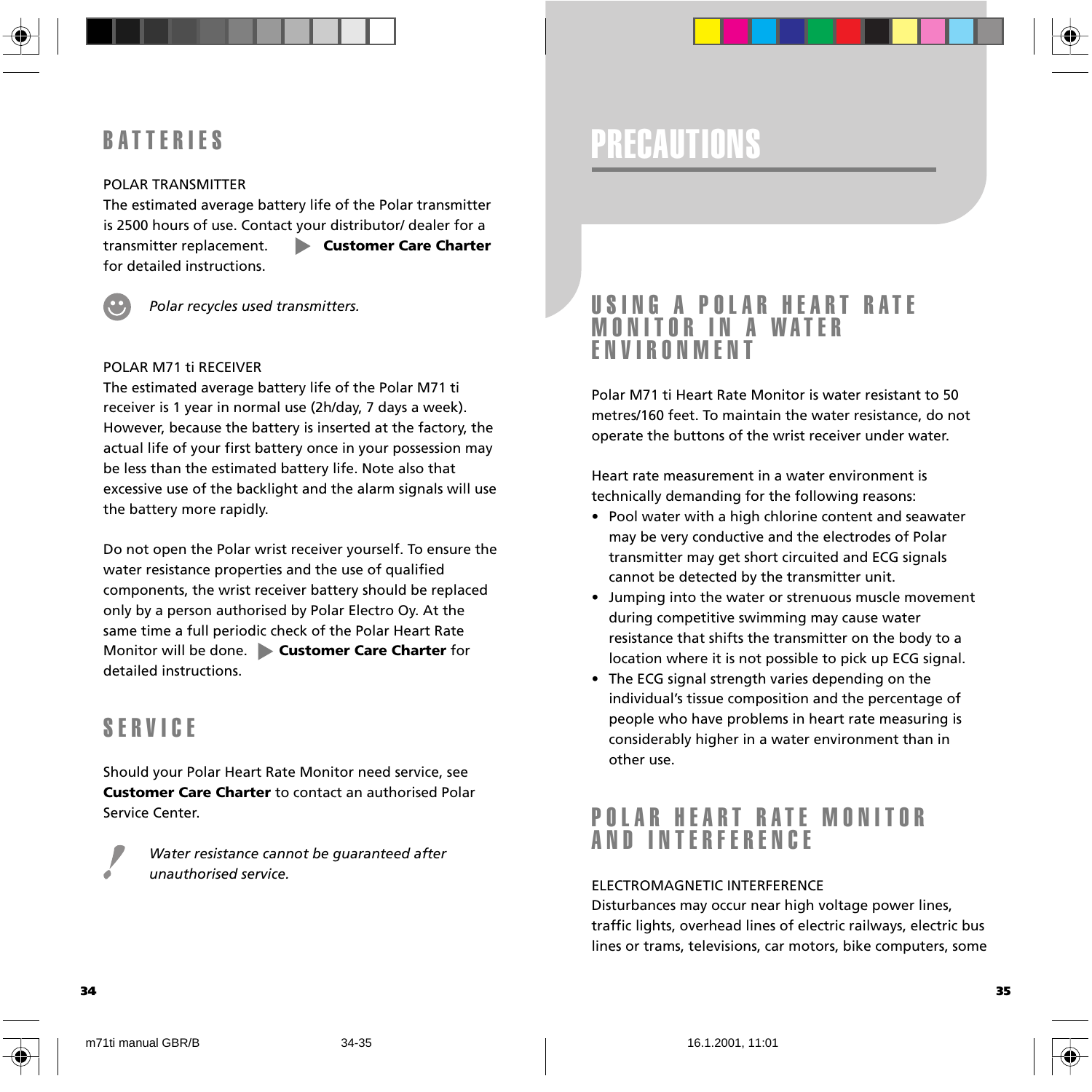

motor driven exercise equipment, cellular phones or when you walk through electric security gates.

#### CROSSTALK

The non-coded Polar wrist receiver picks up transmitter signals within 1 metre/3 feet. Therefore, make sure no other transmitter is within that range. Signals from more than one transmitter picked up simultaneously can cause an incorrect readout.

#### EXERCISE EQUIPMENT

Several pieces of exercise equipment with electronic or electrical components such as LED displays, motors and electrical brakes may cause interfering stray signals. To try to tackle these problems, relocate the Polar wrist receiver as follows:

- 1. Remove the transmitter from your chest and use the exercise equipment as you would normally.
- 2. Move the receiver around until you find an area in which it displays no stray reading or flashing of the heart symbol. Interference is often worst right in front of the display panel of the equipment, while the left or right side of the display is relatively free of disturbance.
- 3. Put the transmitter back on the chest and keep the wrist receiver in this interference-free area as far as it is possible.
- 4. If the Polar Heart Rate Monitor still does not work with the exercise equipment, this piece of equipment may be electrically too noisy for wireless heart rate measurement.

### **Notice for persons with pacemakers, defibrillator or other implanted electronic device**

Persons who have a pacemaker use the Polar Heart Rate Monitor at their own risk. Before starting use, we always recommend an exercise test under doctor's supervision. The test is to ensure the safety and reliability of the simultaneous use of the pacemaker and the heart rate monitor.

## FREQUENTLY ASKED QUESTIONS

## WHAT SHOULD I DO IF...

### **... OWNZONE DETERMINATION ONLY SELDOM GIVES ME HEART RATE LIMITS WHICH ARE BASED ON HEART RATE VARIABILITY (O.Z.V)?**

- 1. Check that the elastic strap is snug enough.
- 2. Make sure that the electrodes of the transmitter are moistened against your skin.
- 3. Put on the transmitter 15-20 minutes prior to the start of your exercise to ensure good adaptation between the electrodes and your skin.
- 4. Start the first stage of determining your OwnZone sufficiently slowly. If you obtain the heart rate limits based on age within the first 2 minutes you have raised your heart rate too quickly. The heart rate reading should not rise over 20 beats/minute from the starting level. During the first stage you can, for example, put on your sports clothing.
- 5. If you reach the OwnZone limits based on age (O.Z.A) or the previously determined OwnZone limits based on your heart rate variability (O.Z.L) only after 10 minutes from starting specification you have not raised your heart rate sufficiently rapidly. Raise your heart rate more quickly during the OwnZone determination.
- 6. If you have always used walking and running to determine your OwnZone, walking uphill, cycling or using an ergometer may work better for you.
- 7. Stress or heavy mental loading may reduce your heart rate variability so that the needed point where the heart rate variability vanishes cannot be measured. Relax for 5 - 10 minutes before OwnZone determination by sitting down and decreasing your heart rate.



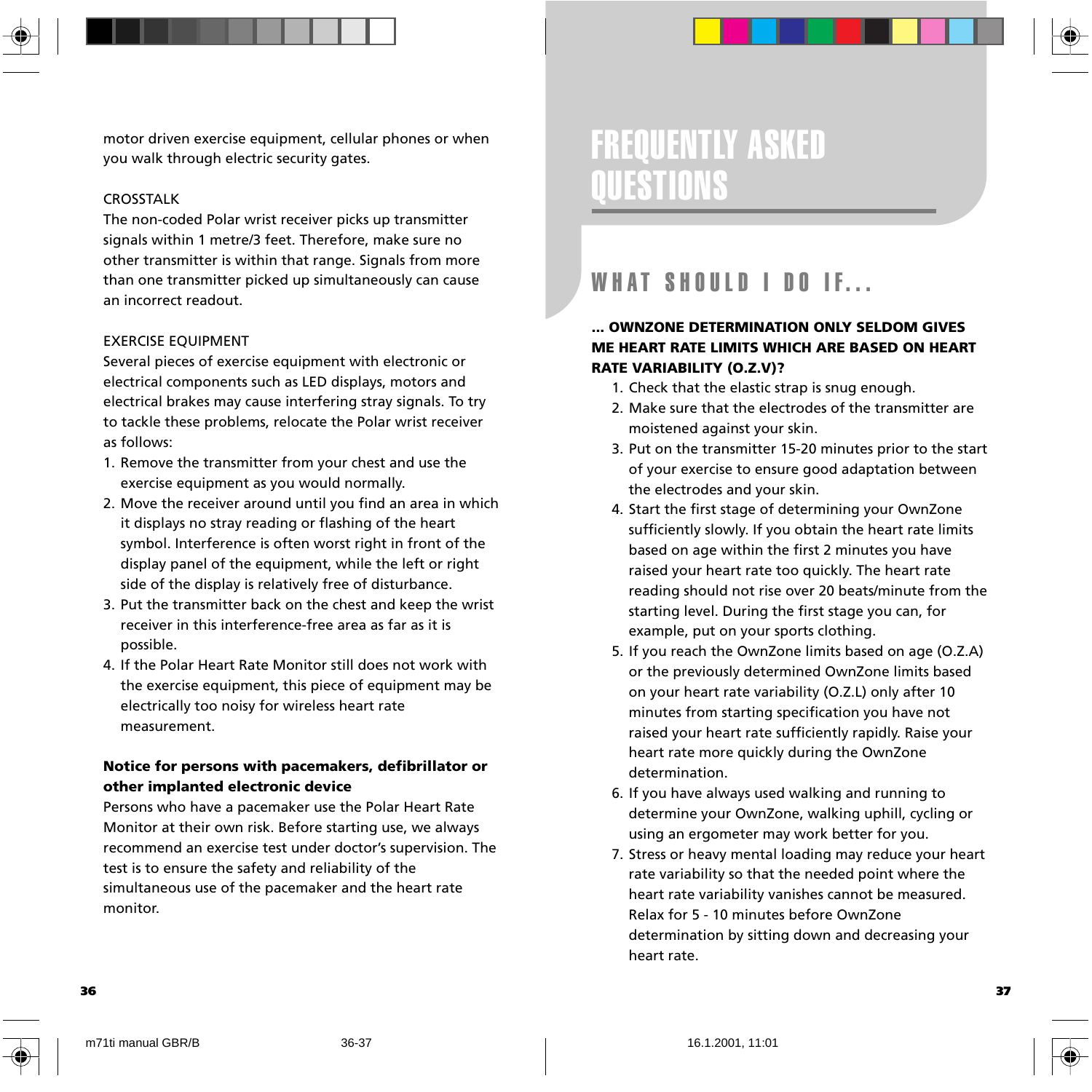8. For a small percentage of people the heart rate variability will not totally disappear with increasing workload. In this case the age-predicted limits are the best estimation for the exercising zone.

### **...THE OWNZONE HEART RATE LIMITS BASED ON HEART RATE VARIABILITY (O.Z.V) VARY CONSIDERABLY?**

Heart rate variability reacts sensitively to all changes taking place in the body and environment. The O.Z.V heart rate limits are affected by, amongst others, your daily state of fitness, the time of OwnZone determination, the type of exercise and state of mind. The lower limit of the O.Z.V heart rate limits can change for the same person by as much as 30 beats.

However it is important that the effect of exercise carried out in the OwnZone feels light, or moderate. For example if you raise your heart rate too rapidly after the first stage, you may get too high OwnZone heart rate limits. If the OwnZone-heart rate limits seem to be too high we recommend that the OwnZone determination is done again.

### **... SOME OTHER PERSON USES MY POLAR M71 ti HEART RATE MONITOR?**

Polar M71 ti determines the OwnZone heart rate limits on the basis of heart rate and age. If someone else uses your Polar M71 ti Heart Rate Monitor it is necessary to zero the O.Z.V. heart rate limits which are in the memory. Zeroing is done by resetting the age in the USER mode with the (((.LIGHT button.

Even although the user is the same age as you the age must still be reset in order that the O.Z.V heart rate limits are zeroed. If this is not done the Polar M71 ti may give the following user OwnZone heart rate limits based on your heart rate variability which is stored in the memory of the equipment.

Polar M71 ti calculates the OwnCal energy expenditure based on the gender, weight, exercise time and heart rate. Therefore the weight and gender must be reset.

Changing the user also affects the calculation of the total calorie expenditure (T.KCAL). If the T.KCAL reading is not zeroed when the user changes, the Polar M71 ti adds the calorie expenditure of new exercise periods into its memory, even although the user information is changed. If you want that only your own energy expenditure is stored in the Polar M71 ti's memory you must set the calorie calculator off in the USER mode when the equipment is used by someone else.

#### **... THERE IS NO HEART RATE READING?**

- 1. Check that the electrodes of the transmitter are moistened and that you are wearing it as instructed.
- 2. Check that you have kept the transmitter clean.  **Care and maintenance**.
- 3. Check that there are no sources of electromagnetic radiation in the close vicinity of the Polar wrist receiver, such as TV sets, cellular phones, CRT monitors etc. **Precautions.**
- 4. Have you had a cardiac event which may have altered your EKG waveform? In this case consult your physician.

#### **...HEART SYMBOL FLASHES IRREGULARLY?**

- 1. Check that your Polar wrist receiver is inside the transmission range and not further that 1 metre/ 3 feet from the Polar transmitter you are wearing.
- 2. Check that the elastic strap has not become loose during exercise.
- 3. Make sure that the electrodes of the transmitter are moistened.
- 4. Make sure that there is no other heart rate transmitter within the reception range (1 metre/ 3 feet). **Precautions/Crosstalk**.
- 5. Cardiac arrhythmia may cause irregular readings. In this case consult your physician.

#### **...OTHER PERSON WITH HEART RATE MONITOR IS CAUSING INTERFERENCE?**

Your training partner may have coincidentally activated exactly the same code as you. In this case keep distance to your training partner or proceed as follows:

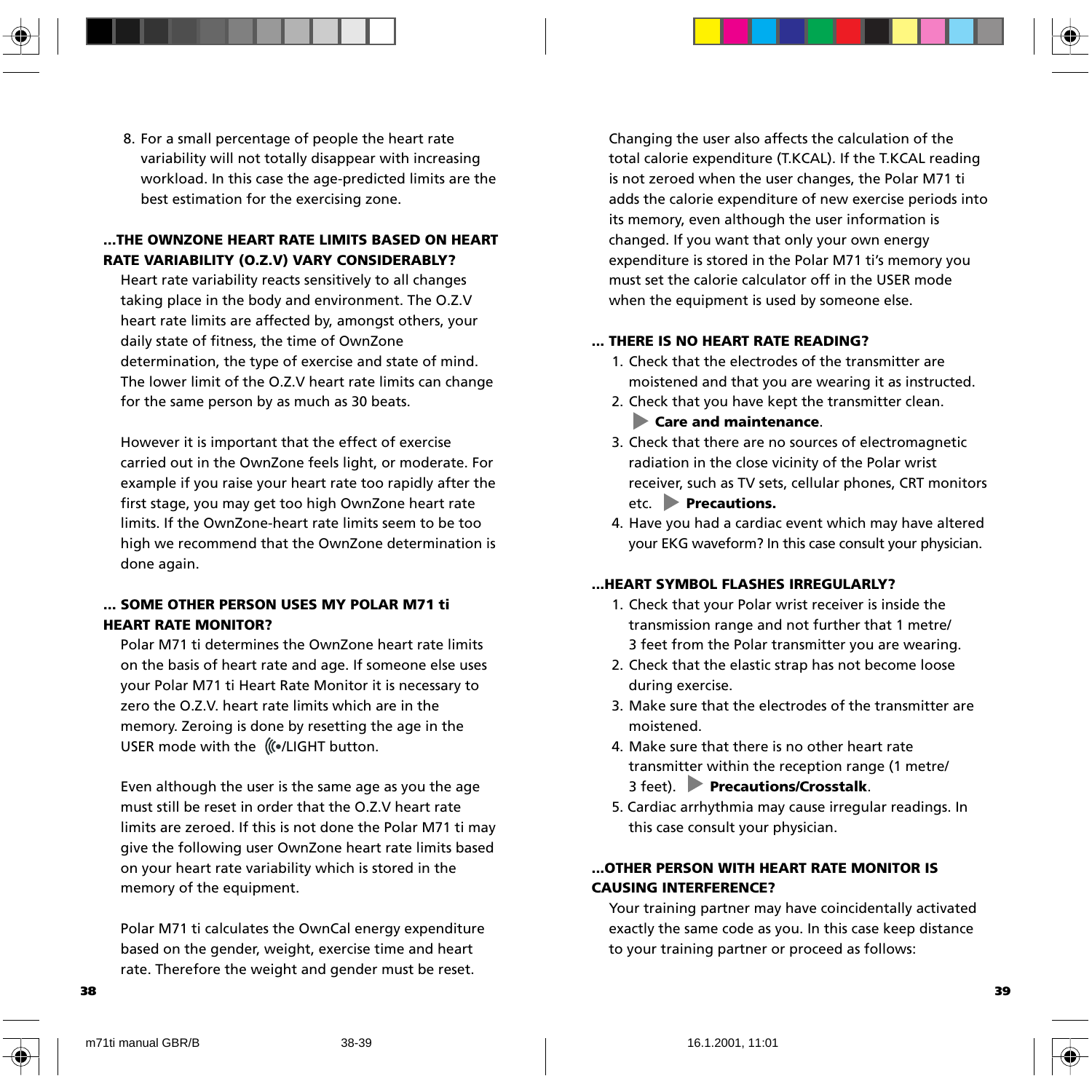- 1. Stop the stopwatch and heart rate measurement.
- 2. Take the transmitter off your chest for 10 seconds.
- 3. Put the transmitter back and start the heart rate measurement again.

### **... HEART RATE READING BECOMES ERRATIC OR EXTREMELY HIGH?**

You may have come within range of strong electromagnetic signals which cause erratic readings on the wrist receiver display. Check your surroundings and move further away from the source of disturbance.

 **Precautions**.

#### **... THERE ARE NO REACTIONS TO ANY BUTTONS?**

Reset the Polar Heart Rate Monitor. Resetting clears all memory values and settings will return to the default settings.

1. Simultaneously press all three buttons.

*Display becomes full of digits.*

2. Press SET/START/STOP button once. *The Polar M71 ti enters the Time of day mode.*

#### **... THE DISPLAY IS BLANK OR FADING?**

Usually the first sign of a discharged battery is fading of the digits when using the backlight. Have the batteries checked. **Customer Care Charter**

#### **... THE BATTERY OF THE WRIST RECEIVER MUST BE REPLACED?**

We recommend having all service done by an authorised Polar Service. This is especially necessary to ensure the warranty remains valid and is not affected by incorrect repair procedures done by an unauthorised agent. Polar Service will test your wrist receiver for water resistance after battery replacement and make a full periodic check of the complete Polar Heart Rate Monitor. **Care and maintenance/Batteries** and **Customer Care Charter**.

## POLAR GLOSSARY

 Indicates coded transmission of heart rate. The inner heart flashes to the beat of your heart.

•)) In the Time of day mode indicates that the alarm is on. In the measure mode indicates that the sound signal will alarm if you are exercising outside your Target Zone.

 $\frac{1}{2}$  m m m m lndicates OwnZone determination procedure **AGE**: Insert your age in User settings.

**ALARM**: Indicates the alarm clock in watch settings **AM/PM**: 12 hour mode of time

**DATE**: Indicates the date in watch settings

**DAY**: Indicates date in Time of day mode

**Electrodes**: The grooved areas of the transmitter, against the skin. Pick up the heart's electrical impulses.

**FILE**: File mode to recall training information

**Heart rate**: The number of heart beats per minute (bpm) **Heart rate variability**: Fluctuations of interbeat intervals. Heart rate variability of a healthy subject is in general large in resting conditions and during light exercise. Heart rate variability gradually disappears when exercise becomes more severe and heart rate increases.

#### **Help texts**

**START**: Start the stopwatch or start the settings

**NEXT**: Move onward to a following mode or function **SET**: Select the user settings

**ADJUST**: Adjust the settings

**LOCK**: Lock your selection

**OPEN**: Open an exercise file

**RESET**: Reset the total calorie expenditure count.

**USER?**: Indicates that you have not set all necessary user information.

**HR**<sub>max:</sub> Maximum heart rate

**IN TZ: Exercising time in Target Zone** 

**KCAL**: Indicates the energy expenditure of your exercise session.

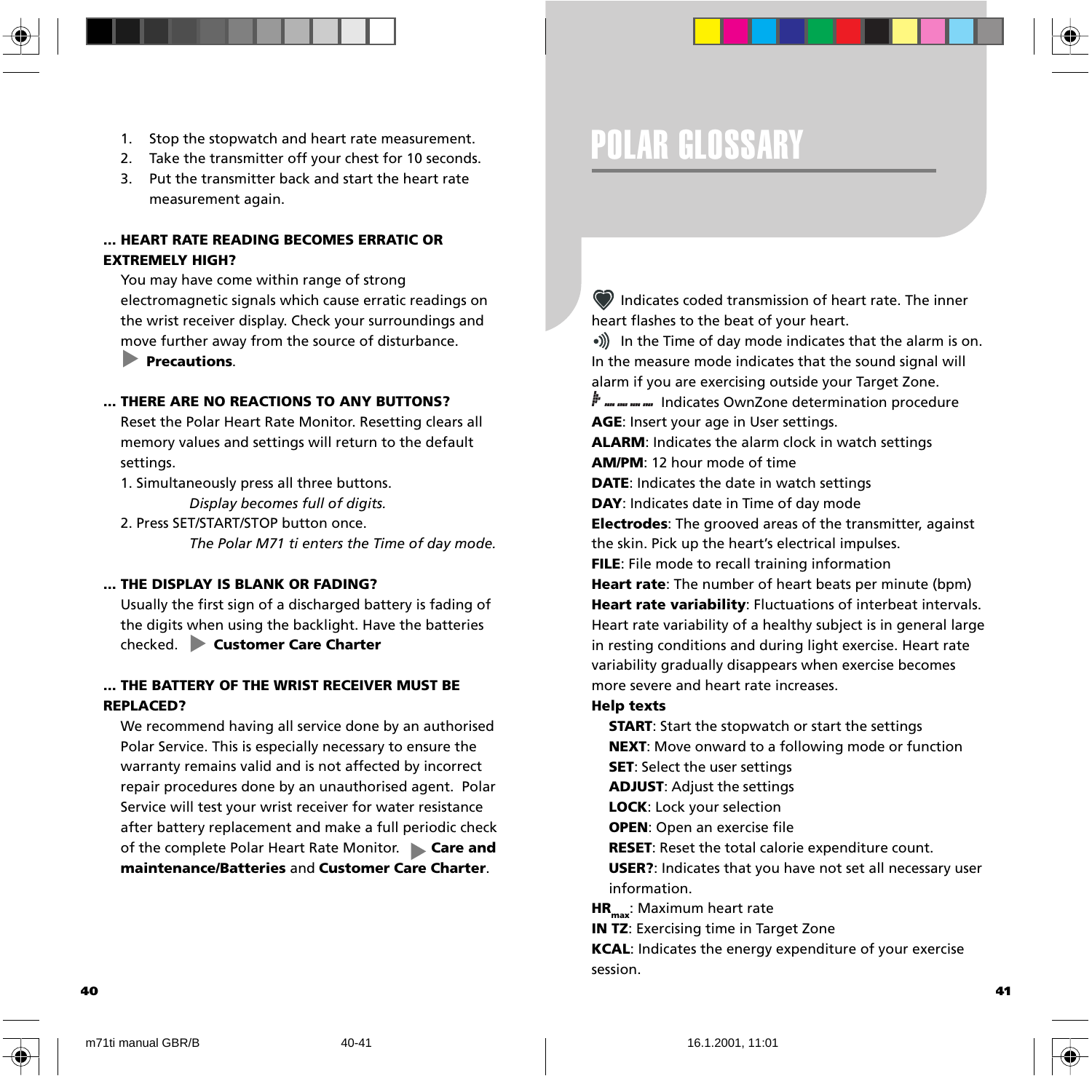

#### **MEASURE**: Measure mode

**OwnCal calorie counter:** Your cumulative energy expenditure during exercise.

**OwnZone, O.Z**.: Target Zone which Polar M71 ti determines for you. OwnZone is an individual guide for light to moderate exercise intensity.

**O.Z.A**: Indicates OwnZone limits which are based on your age. **O.Z.L**: Your latest OwnZone limits.

**O.Z.V**: Indicates OwnZone limits which are based on your heart rate variability.

**Polar Coded Transmitter:** Automatically locks in a code to transmit your heart rate to your wrist receiver. In coded transmission the receiver accepts heart rate from your Polar Coded Transmitter only. Coding significantly reduces crosstalk caused by other users of heart rate monitors. However, it does not necessarily reduce all environmental interference.

**SET**: Set mode

**SEX**: Indicates the sex in User settings. Select Male or Female.

**STOPW**: Indicates stopwatch function in measure mode.

**Target Zone, TZ**: The area between the upper and lower target zone limits. Can be defined manually by yourself or automatically by Polar M71 ti.

**Target Zone limits, manually set**: Are determined as percentages of age predicted or measured maximum heart rate. The percentages are converted into heart rate beats per minute.

**T.KCAL**: Indicates the cumulative total calorie expenditure of your exercise sessions.

**TIME**: Indicates the Time of day in the watch settings. **Time of day mode**: Display showing Time of day. **TOTAL**: The total exercise time.

**USER**: Indicates the loop where you set your personal information.

## TECHNICAL SPECIFICATIONS

Polar Heart Rate Monitor is designed to indicate the level of physiological strain and intensity in sports and exercise. No other use is intended or implied. Heart rate is displayed as number of heart beats per minute (bpm).

#### **POLAR TRANSMITTER**

Battery type: Built-in Lithium Cell Battery life: Average 2500 hours of use Operating temperature: -10 ºC to +50 ºC / 14 ºF to 122 ºF

### **POLAR M71 ti WRIST RECEIVER**

| Case:                                 | Titanium                                 |
|---------------------------------------|------------------------------------------|
| Battery type:                         | CR 2032                                  |
| Battery life:                         | Average 1 year                           |
|                                       | (2h/day, 7 days/week)                    |
| Operating temperature:                | -10 °C to +50 °C / 14 °F to 122 °F       |
| Water resistance:                     | to 50 metres / 160 feet                  |
| Accuracy of formula for               |                                          |
| age based OwnZone                     |                                          |
| heart rate limits (O.Z.A): $\pm$ 1bpm |                                          |
| Accuracy of heart rate                |                                          |
| measurement:                          | $\pm$ 1% or $\pm$ bpm, whichever larger, |
|                                       | definition applies to steady state       |
|                                       | conditions                               |
|                                       |                                          |

### **DEFAULT SETTINGS**

OwnZone OFF Upper Limit (manual) 160 Lower Limit (manual) 80 Age 00 Weight 00 (kg) Sex Male Help ON Kcal OFF Time of day 24h Alarm OFF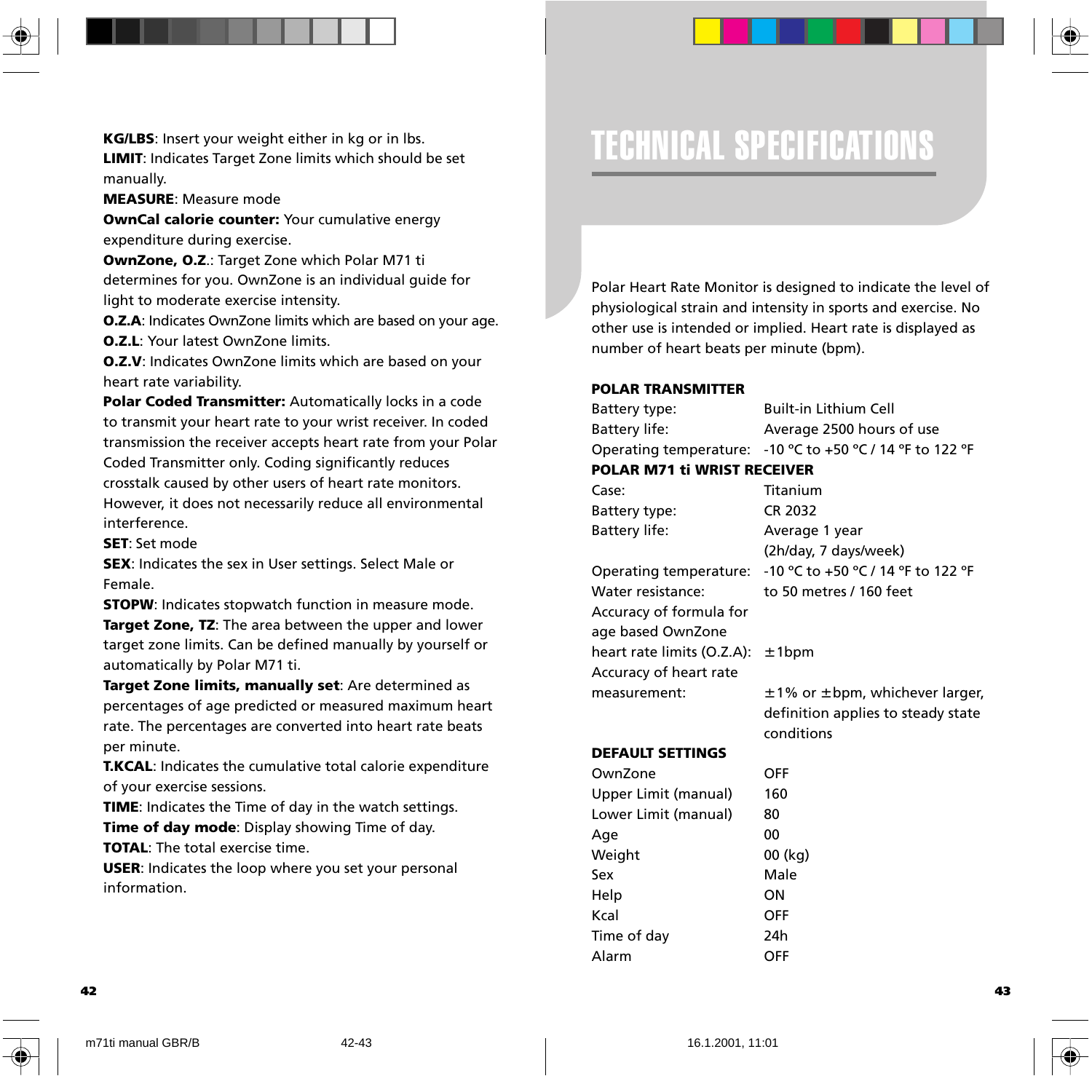## LIMITED POLAR WARRANTY DISCLAIMER

- Polar Electro Oy warrants to the original consumer/ purchaser of this heart rate monitor that the product will be free from defects in material or workmanship for one year from the date of purchase. **Please keep the receipt which is your proof of purchase!**
- Warranty does not cover receiver battery, damage due to misuse, abuse, accidents or negligence of the precautions; improper maintenance, commercial use, cracked or broken cases.
- Warranty does not cover damage or consequential damage caused by service not authorised by Polar Electro Oy.
- During the warranty period the product will be either repaired or replaced at an authorised service center free of charge.
- This warranty does not affect the consumer's statutory rights under applicable national or state laws in force, or the consumer's rights against the dealer arising from their sales / purchase contract.

#### *Copyright © 1999, 2001 Polar Electro Oy, FIN-90440 KEMPELE, Finland*

*All rights reserved. No part of this manual may be used or reproduced in any form or by any means without prior written permission of Polar Electro Oy.*

*Polar logotype is a registered trademark and Polar M71ti is a trademark of Polar Electro Oy.*



 *This CE marking shows compliance of this product with Directive 93/42/EEC.*

*This product is protected by one or several of the following patents: FI 88223, DE 4215549, FR 92.06120, GB 2257523, HK 113/1996, SG 9591671-4, US 5491474, FI 88972, FR 92.09150, GB 2258587, HK 306/1996, SG 9592117-7, US 5486818, FI 96380, US 5611346, FI 68734, DE 3439238, GB 2149514, HK 812/ 1989, US 4625733, FI 100924. Other patents pending.*

The material in this manual is for informational purposes only. The products it describes are subject to change without prior notice, due to the manufacturer's continuous development program.

Polar Electro Oy makes no representations or warranties with respect to this manual or with respect to the products described herein. Polar Electro Oy shall not be liable for any damages, direct or incidental, consequential or special, arising out of, or related to the use of this material or the products described herein.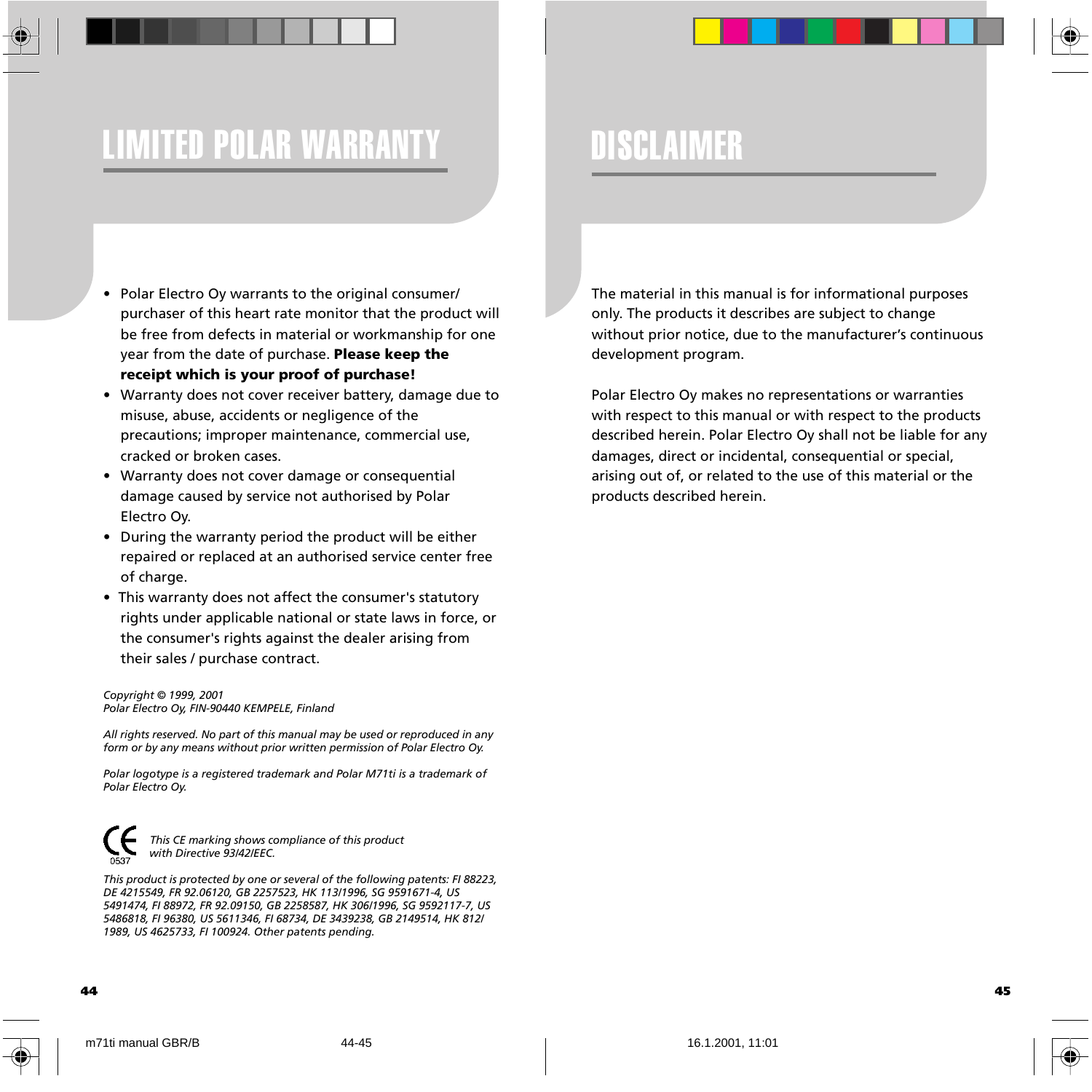## **INDEX**

| Functions during heart rate measurement  28   |  |
|-----------------------------------------------|--|
|                                               |  |
|                                               |  |
|                                               |  |
|                                               |  |
|                                               |  |
|                                               |  |
|                                               |  |
|                                               |  |
|                                               |  |
|                                               |  |
|                                               |  |
| Reset the total calorie expenditure count  32 |  |
|                                               |  |
|                                               |  |
|                                               |  |
|                                               |  |
|                                               |  |
|                                               |  |
|                                               |  |
|                                               |  |
|                                               |  |
|                                               |  |
|                                               |  |
|                                               |  |
|                                               |  |
|                                               |  |
|                                               |  |
|                                               |  |

#### 46

♦

 $\bigcirc$